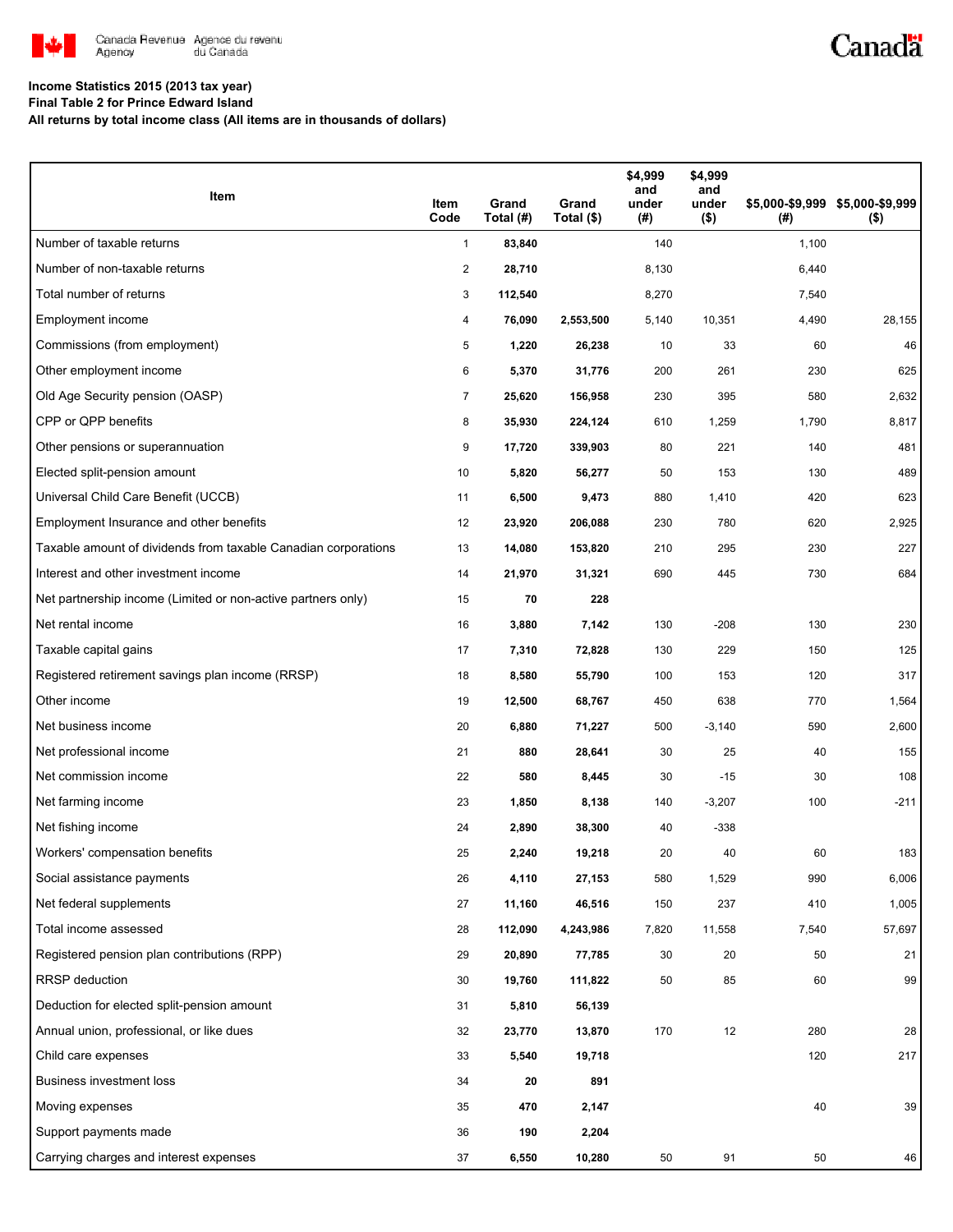

# Canadä

### **Income Statistics 2015 (2013 tax year)**

**Final Table 2 for Prince Edward Island**

**All returns by total income class (All items are in thousands of dollars)**

| Item                                                                                           | Item<br>Code | Grand<br>Total (#) | Grand<br>Total (\$) | \$4,999<br>and<br>under<br>(# ) | \$4,999<br>and<br>under<br>$($ \$) | (#)   | \$5,000-\$9,999 \$5,000-\$9,999<br>$($ \$) |
|------------------------------------------------------------------------------------------------|--------------|--------------------|---------------------|---------------------------------|------------------------------------|-------|--------------------------------------------|
| Deductions for CPP/QPP contributions on self-employment and<br>other earnings                  | 38           | 6,620              | 4,976               | 80                              | 5                                  | 520   | 85                                         |
| Deductions for provincial parental insurance plan (PPIP) premiums<br>on self-employment income | 39           |                    |                     |                                 |                                    |       |                                            |
| Exploration and development expenses                                                           | 40           | 40                 | 397                 |                                 |                                    |       |                                            |
| Other employment expenses                                                                      | 41           | 2,200              | 9,559               |                                 |                                    |       |                                            |
| Clergy residence deduction                                                                     | 42           | 140                | 1,540               |                                 |                                    |       |                                            |
| Other deductions                                                                               | 43           | 4,270              | 5,999               | 90                              | 76                                 | 120   | 77                                         |
| Total deductions before adjustments                                                            | 44           | 56,540             | 317,364             | 510                             | 757                                | 1,110 | 642                                        |
| Social benefits repayment                                                                      | 45           | 1,970              | 5,038               |                                 |                                    |       |                                            |
| Net income after adjustments                                                                   | 46           | 111,780            | 3,926,920           | 7,520                           | 15,736                             | 7,540 | 57,058                                     |
| Canadian Forces personnel and police deduction                                                 | 47           |                    |                     |                                 |                                    |       |                                            |
| Security options deductions                                                                    | 48           | 20                 | 130                 |                                 |                                    |       |                                            |
| Other payments deductions                                                                      | 49           | 16,720             | 92,868              | 750                             | 1,807                              | 1,440 | 7,194                                      |
| Non-capital losses of other years                                                              | 50           | 110                | 892                 |                                 |                                    |       |                                            |
| Net capital losses of other years                                                              | 51           | 1,750              | 3,721               |                                 |                                    |       |                                            |
| Capital gains deduction                                                                        | 52           | 470                | 33,557              |                                 |                                    |       |                                            |
| Northern residents deductions                                                                  | 53           | 70                 | 217                 |                                 |                                    |       |                                            |
| Additional deductions                                                                          | 54           | 960                | 4,583               | 20                              | 33                                 | 20    | 51                                         |
| Farming/fishing losses of prior years                                                          | 55           | 100                | 2,068               |                                 |                                    |       |                                            |
| Total deductions from net income                                                               | 56           | 19,690             | 138,186             | 780                             | 1,849                              | 1,460 | 7,262                                      |
| Taxable income assessed                                                                        | 57           | 110,190            | 3,789,201           | 7,140                           | 14,022                             | 7,020 | 49,807                                     |
| Basic personal amount                                                                          | 58           | 112,540            | 1,237,353           | 8,270                           | 88,657                             | 7,540 | 82,482                                     |
| Age amount                                                                                     | 59           | 24,950             | 157,199             | 240                             | 1,605                              | 590   | 3,960                                      |
| Spouse or common-law partner amount                                                            | 60           | 6,280              | 39,558              | 230                             | 1,785                              | 210   | 1,514                                      |
| Amount for eligible dependant                                                                  | 61           | 4,590              | 47,730              | 150                             | 1,553                              | 210   | 2,100                                      |
| Amount for children 17 and under                                                               | 62           | 15,390             | 60,450              | 440                             | 1,516                              | 370   | 1,367                                      |
| Amount for infirm dependants age 18 or older                                                   | 63           | 140                | 761                 |                                 |                                    |       |                                            |
| CPP or QPP contributions through employment                                                    | 64           | 66,220             | 89,009              | 1,010                           | 141                                | 3,190 | 544                                        |
| CPP or QPP contributions on self-employment and other earnings                                 | 65           | 6,620              | 4,976               | 80                              | 5                                  | 520   | 85                                         |
| Employment Insurance premiums                                                                  | 66           | 69,890             | 37,010              | 2,430                           | 234                                | 4,130 | 531                                        |
| PPIP premiums paid                                                                             | 67           |                    |                     |                                 |                                    |       |                                            |
| PPIP premiums payable on employment income                                                     | 68           |                    |                     |                                 |                                    |       |                                            |
| PPIP premiums payable on self-employment income                                                | 69           |                    |                     |                                 |                                    |       |                                            |
| Volunteer firefighters' amount                                                                 | 70           | 870                | 2,604               |                                 |                                    | 10    | 33                                         |
| Canada employment amount                                                                       | 71           | 75,960             | 82,923              | 3,610                           | 3,609                              | 4,500 | 4,924                                      |
| Public transit amount                                                                          | 72           | 650                | 183                 | 60                              | 16                                 | 110   | 19                                         |
| Children's fitness amount                                                                      | 73           | 7,300              | 4,149               | 30                              | 17                                 | 50    | 23                                         |
| Children's arts amount                                                                         | 74           | 2,210              | 987                 | 10                              | 6                                  | 20    | 5                                          |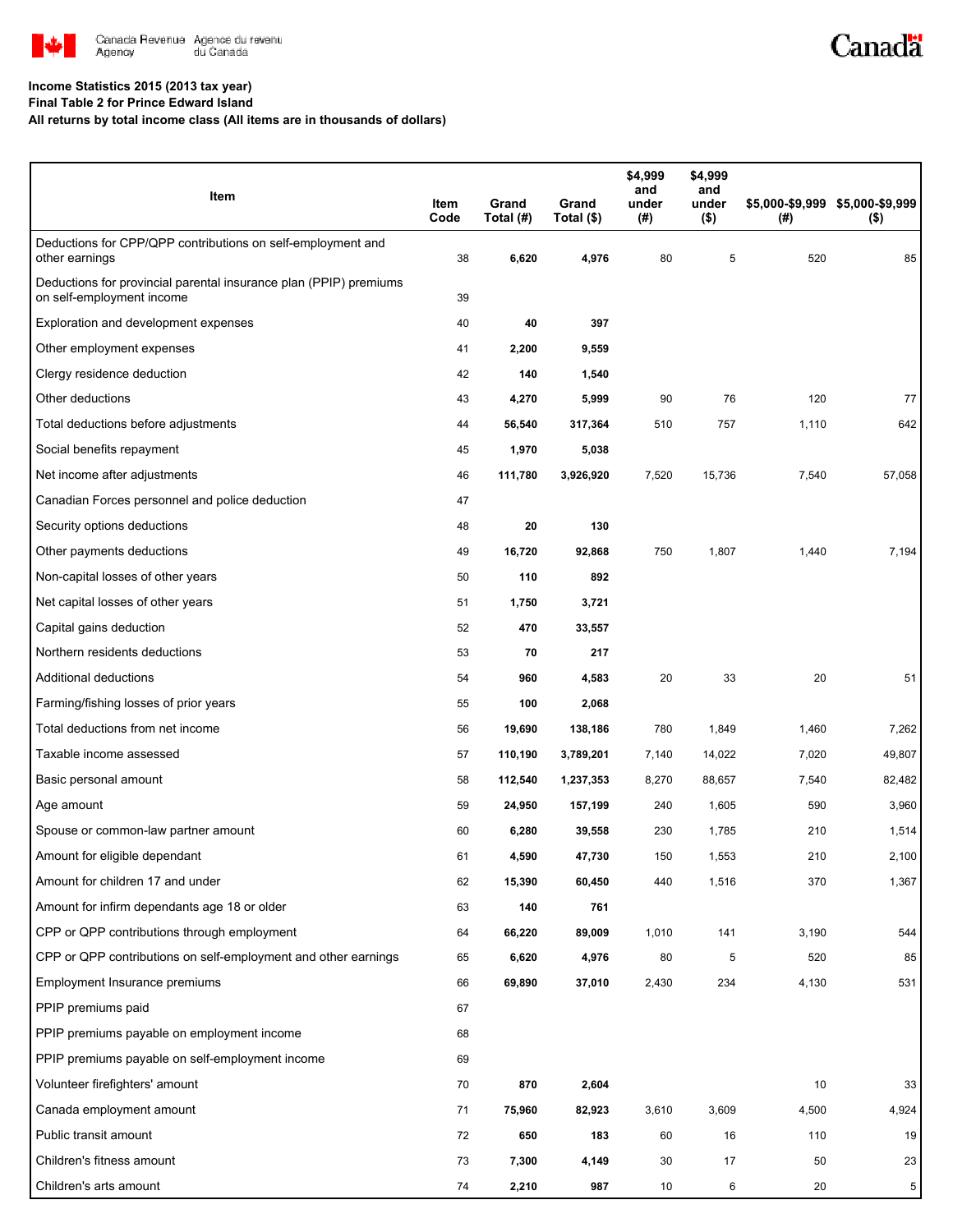

## Canadä

#### **Income Statistics 2015 (2013 tax year)**

**Final Table 2 for Prince Edward Island**

**All returns by total income class (All items are in thousands of dollars)**

|                                                                   |              |                    |                     | \$4,999<br>and  | \$4,999<br>and   |       |                                            |
|-------------------------------------------------------------------|--------------|--------------------|---------------------|-----------------|------------------|-------|--------------------------------------------|
| Item                                                              | Item<br>Code | Grand<br>Total (#) | Grand<br>Total (\$) | under<br>$($ #) | under<br>$($ \$) | (#)   | \$5,000-\$9,999 \$5,000-\$9,999<br>$($ \$) |
| Home buyers' amount                                               | 75           | 650                | 2,923               |                 |                  |       |                                            |
| Pension income amount                                             | 76           | 21,260             | 40,484              | 110             | 147              | 250   | 386                                        |
| Caregiver amount                                                  | 77           | 800                | 4,124               |                 |                  |       |                                            |
| Disability amount                                                 | 78           | 4,840              | 37,153              | 320             | 2,527            | 470   | 3,635                                      |
| Disability amount transferred from a dependant                    | 79           | 1,660              | 16,526              | 20              | 231              |       |                                            |
| Interest paid on student loans                                    | 80           | 4,380              | 2,490               |                 |                  | 40    | 17                                         |
| Tuition, education, and textbook amounts                          | 81           | 6,810              | 37,006              |                 |                  |       |                                            |
| Tuition, education, and textbook amounts transferred from a child | 82           | 3,100              | 16,341              |                 |                  |       |                                            |
| Amounts transferred from spouse or common-law partner             | 83           | 5,680              | 31,733              | 220             | 866              | 180   | 798                                        |
| Medical expenses                                                  | 84           | 27,920             | 66,009              | 340             | 347              | 560   | 563                                        |
| Total tax credits on personal amounts                             | 85           | 112,540            | 302,965             | 8,270           | 15,502           | 7,540 | 15,479                                     |
| Allowable charitable donations and government gifts               | 86           | 26,590             | 33,853              | 40              | 6                | 100   | 27                                         |
| Eligible cultural and ecological gifts                            | 87           | 40                 | 323                 |                 |                  |       |                                            |
| Total tax credit on donations and gifts                           | 88           | 26,360             | 9,354               | 40              | $\mathbf{1}$     | 90    | $\overline{7}$                             |
| Total federal non-refundable tax credits                          | 89           | 112,540            | 312,319             | 8,270           | 15,504           | 7,540 | 15,486                                     |
| Federal dividend tax credit                                       | 90           | 12,100             | 20,086              | 20              |                  |       |                                            |
| Overseas employment tax credit                                    | 91           | 50                 | 458                 |                 |                  |       |                                            |
| Minimum tax carryover                                             | 92           | 200                | 550                 |                 |                  |       |                                            |
| Basic federal tax                                                 | 93           | 71,120             | 353,613             | 50              | $\overline{7}$   | 70    | 24                                         |
| Federal Foreign Tax Credit                                        | 94           | 3,290              | 2,031               |                 |                  |       |                                            |
| Federal Political contribution tax credit                         | 95           | 1,050              | 163                 |                 |                  |       |                                            |
| <b>Investment Tax Credit</b>                                      | 96           | 930                | 1,049               |                 |                  |       |                                            |
| Labour-sponsored funds tax credit                                 | 97           |                    |                     |                 |                  |       |                                            |
| Alternative minimum tax payable                                   | 98           | 150                | 1,016               |                 |                  |       |                                            |
| Net federal tax                                                   | 99           | 70,980             | 350,379             | 50              | 6                | 70    | 25                                         |
| CPP contributions on self-employment                              | 100          | 6,620              | 9,952               | 80              | 10               | 520   | 170                                        |
| Social Benefits repayment                                         | 101          | 1,970              | 5,038               |                 |                  |       |                                            |
| <b>Net Provincial Tax</b>                                         | 102          | 82,730             | 301,268             | 50              | $\overline{7}$   | 660   | 77                                         |
| Total tax payable                                                 | 103          | 83,840             | 666,647             | 140             | 24               | 1,100 | 273                                        |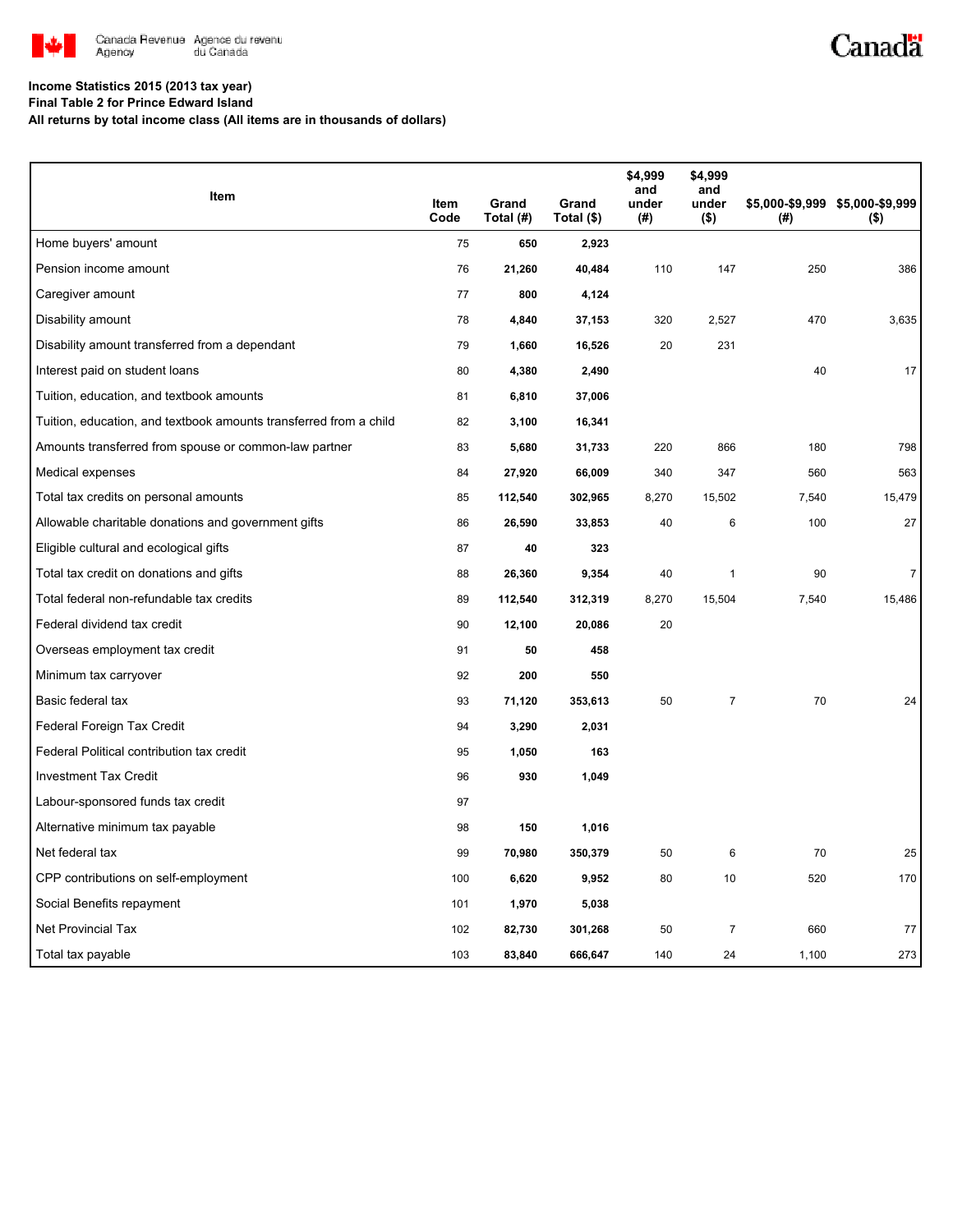| Item                                                                          | Item<br>Code   | (# )   | $($ \$) | (#)    | \$10,000-\$14,999 \$10,000-\$14,999 \$15,000-\$19,999 \$15,000-\$19,999 \$20,000-\$24,999 \$20,000-\$24,999<br>$($ \$) | (#)    | $($ \$) |
|-------------------------------------------------------------------------------|----------------|--------|---------|--------|------------------------------------------------------------------------------------------------------------------------|--------|---------|
| Number of taxable returns                                                     | $\mathbf{1}$   | 3,620  |         | 6,690  |                                                                                                                        | 8,710  |         |
| Number of non-taxable returns                                                 | $\overline{c}$ | 5,670  |         | 5,820  |                                                                                                                        | 1,490  |         |
| Total number of returns                                                       | 3              | 9,290  |         | 12,510 |                                                                                                                        | 10,190 |         |
| Employment income                                                             | 4              | 4,720  | 43,974  | 5,380  | 65,800                                                                                                                 | 6,120  | 97,454  |
| Commissions (from employment)                                                 | 5              | 50     | 139     | 100    | 345                                                                                                                    | 110    | 316     |
| Other employment income                                                       | 6              | 290    | 796     | 290    | 788                                                                                                                    | 340    | 1,391   |
| Old Age Security pension (OASP)                                               | $\overline{7}$ | 2,520  | 15,245  | 6,070  | 38,722                                                                                                                 | 3,400  | 21,412  |
| CPP or QPP benefits                                                           | 8              | 3,620  | 16,031  | 6,600  | 32,751                                                                                                                 | 4,220  | 27,509  |
| Other pensions or superannuation                                              | 9              | 480    | 1,447   | 1,510  | 5,496                                                                                                                  | 2,340  | 15,115  |
| Elected split-pension amount                                                  | 10             | 510    | 2,171   | 640    | 4,138                                                                                                                  | 750    | 6,363   |
| Universal Child Care Benefit (UCCB)                                           | 11             | 610    | 877     | 680    | 941                                                                                                                    | 660    | 932     |
| Employment Insurance and other<br>benefits                                    | 12             | 1,740  | 10,579  | 2,900  | 21,490                                                                                                                 | 3,420  | 29,450  |
| Taxable amount of dividends from<br>taxable Canadian corporations             | 13             | 410    | 504     | 870    | 1,388                                                                                                                  | 880    | 1,638   |
| Interest and other investment income                                          | 14             | 1,270  | 1,124   | 2,270  | 2,041                                                                                                                  | 1,950  | 2,145   |
| Net partnership income (Limited or<br>non-active partners only)               | 15             |        |         |        |                                                                                                                        |        |         |
| Net rental income                                                             | 16             | 190    | 288     | 250    | 278                                                                                                                    | 250    | 389     |
| Taxable capital gains                                                         | 17             | 240    | 362     | 420    | 545                                                                                                                    | 480    | 712     |
| Registered retirement savings plan<br>income (RRSP)                           | 18             | 240    | 884     | 420    | 1,551                                                                                                                  | 570    | 2,226   |
| Other income                                                                  | 19             | 820    | 2,096   | 890    | 2,138                                                                                                                  | 850    | 1,987   |
| Net business income                                                           | 20             | 720    | 4,533   | 660    | 5,151                                                                                                                  | 590    | 5,406   |
| Net professional income                                                       | 21             | 50     | 306     | 50     | 277                                                                                                                    | 50     | 364     |
| Net commission income                                                         | 22             | 30     | 137     | 50     | 312                                                                                                                    | 40     | 169     |
| Net farming income                                                            | 23             | 150    | $-323$  | 170    | $-12$                                                                                                                  | 180    | 44      |
| Net fishing income                                                            | 24             | 170    | $-159$  | 240    | 372                                                                                                                    | 340    | 1,251   |
| Workers' compensation benefits                                                | 25             | 120    | 708     | 250    | 1,678                                                                                                                  | 290    | 2,673   |
| Social assistance payments                                                    | 26             | 1,010  | 7,532   | 580    | 3,815                                                                                                                  | 440    | 3,558   |
| Net federal supplements                                                       | 27             | 2,000  | 7,072   | 5,320  | 28,497                                                                                                                 | 2,110  | 6,109   |
| Total income assessed                                                         | 28             | 9,290  | 116,380 | 12,510 | 218,614                                                                                                                | 10,190 | 228,778 |
| Registered pension plan contributions<br>(RPP)                                | 29             | 90     | 56      | 190    | 135                                                                                                                    | 440    | 387     |
| RRSP deduction                                                                | 30             | 170    | 205     | 350    | 505                                                                                                                    | 650    | 1,109   |
| Deduction for elected split-pension<br>amount                                 | 31             | 40     | 45      | 180    | 237                                                                                                                    | 400    | 948     |
| Annual union, professional, or like<br>dues                                   | 32             | 380    | 51      | 660    | 111                                                                                                                    | 1,140  | 235     |
| Child care expenses                                                           | 33             | 220    | 426     | 350    | 787                                                                                                                    | 500    | 1,265   |
| <b>Business investment loss</b>                                               | 34             |        |         |        |                                                                                                                        |        |         |
| Moving expenses                                                               | 35             | $30\,$ | 41      | 50     | 87                                                                                                                     | 50     | 121     |
| Support payments made                                                         | 36             |        |         |        |                                                                                                                        |        |         |
| Carrying charges and interest<br>expenses                                     | 37             | 130    | 90      | 340    | 229                                                                                                                    | 410    | 248     |
| Deductions for CPP/QPP contributions<br>on self-employment and other earnings | 38             | 610    | 200     | 630    | 268                                                                                                                    | 630    | 306     |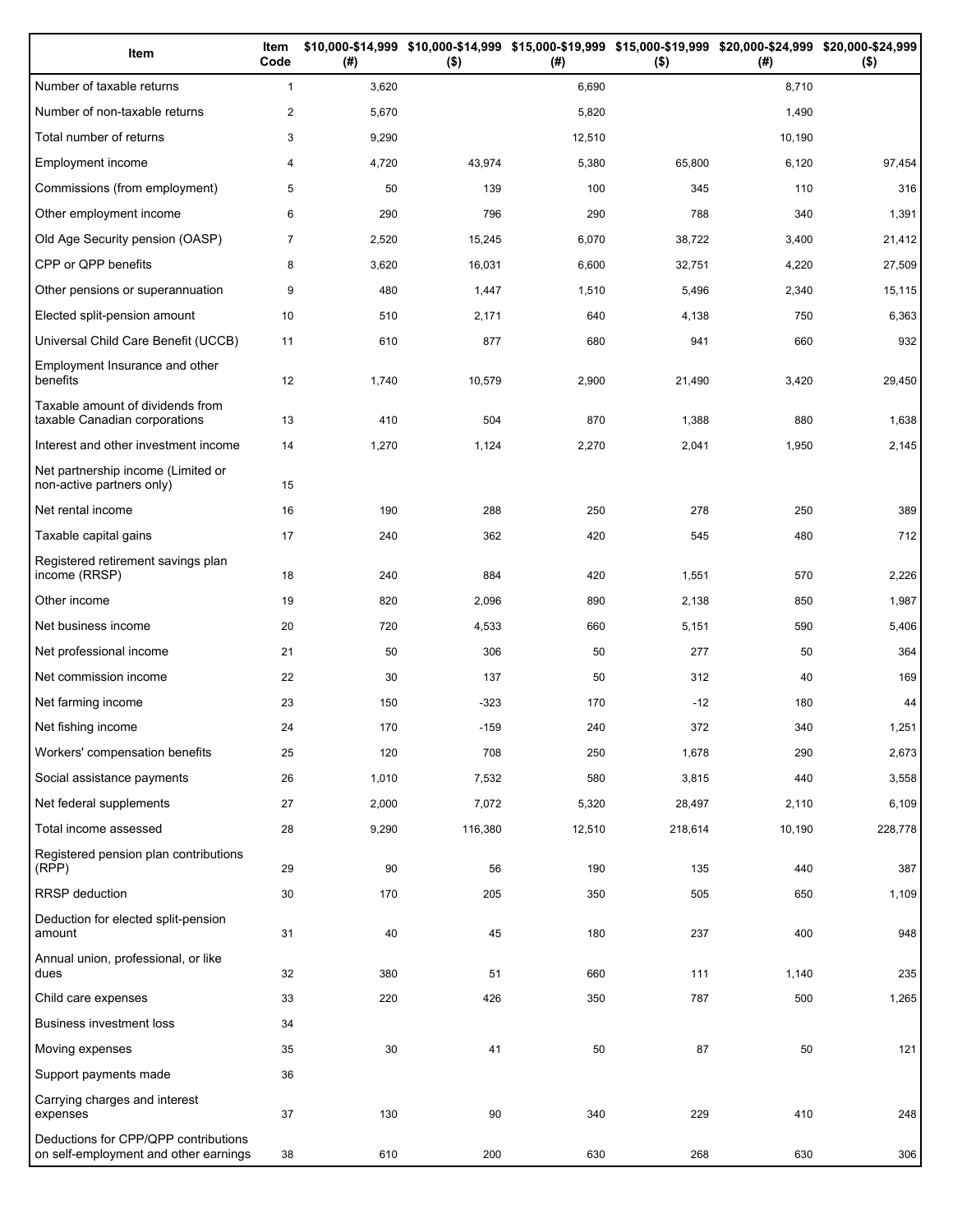| Item                                                                                              | Item<br>Code | (# )  | \$10,000-\$14,999 \$10,000-\$14,999 \$15,000-\$19,999 \$15,000-\$19,999 \$20,000-\$24,999 \$20,000-\$24,999<br>$($ \$) | (# )   | $($ \$) | (# )   | $($ \$) |
|---------------------------------------------------------------------------------------------------|--------------|-------|------------------------------------------------------------------------------------------------------------------------|--------|---------|--------|---------|
| Deductions for provincial parental<br>insurance plan (PPIP) premiums on<br>self-employment income | 39           |       |                                                                                                                        |        |         |        |         |
| Exploration and development expenses                                                              | 40           |       |                                                                                                                        |        |         |        |         |
| Other employment expenses                                                                         | 41           | 20    | 62                                                                                                                     | 60     | 102     | 90     | 240     |
| Clergy residence deduction                                                                        | 42           |       |                                                                                                                        |        |         |        |         |
| Other deductions                                                                                  | 43           | 230   | 138                                                                                                                    | 470    | 269     | 550    | 310     |
| Total deductions before adjustments                                                               | 44           | 1,640 | 1,335                                                                                                                  | 2,700  | 2,761   | 3,780  | 5,209   |
| Social benefits repayment                                                                         | 45           |       |                                                                                                                        |        |         |        |         |
| Net income after adjustments                                                                      | 46           | 9,290 | 115,069                                                                                                                | 12,510 | 215,853 | 10,190 | 223,588 |
| Canadian Forces personnel and police<br>deduction                                                 | 47           |       |                                                                                                                        |        |         |        |         |
| Security options deductions                                                                       | 48           |       |                                                                                                                        |        |         |        |         |
| Other payments deductions                                                                         | 49           | 3,070 | 15,312                                                                                                                 | 5,950  | 33,990  | 2,600  | 12,340  |
| Non-capital losses of other years                                                                 | 50           | 20    | 31                                                                                                                     | 10     | 46      | 20     | 68      |
| Net capital losses of other years                                                                 | 51           | 30    | 25                                                                                                                     | 60     | 54      | 80     | 56      |
| Capital gains deduction                                                                           | 52           |       |                                                                                                                        | 20     | 88      | 20     | 143     |
| Northern residents deductions                                                                     | 53           |       |                                                                                                                        |        |         |        |         |
| Additional deductions                                                                             | 54           | 50    | 148                                                                                                                    | 170    | 906     | 200    | 884     |
| Farming/fishing losses of prior years                                                             | 55           |       |                                                                                                                        |        |         | 10     | 71      |
| Total deductions from net income                                                                  | 56           | 3,150 | 15,539                                                                                                                 | 6,080  | 35,147  | 2,790  | 13,565  |
| Taxable income assessed                                                                           | 57           | 8,950 | 99,538                                                                                                                 | 12,350 | 180,966 | 10,110 | 210,059 |
| Basic personal amount                                                                             | 58           | 9,290 | 102,008                                                                                                                | 12,510 | 137,793 | 10,190 | 112,299 |
| Age amount                                                                                        | 59           | 2,520 | 17,239                                                                                                                 | 6,080  | 41,644  | 3,400  | 23,303  |
| Spouse or common-law partner<br>amount                                                            | 60           | 410   | 2,555                                                                                                                  | 670    | 3,422   | 620    | 3,488   |
| Amount for eligible dependant                                                                     | 61           | 440   | 4,612                                                                                                                  | 600    | 6,318   | 590    | 6,137   |
| Amount for children 17 and under                                                                  | 62           | 710   | 2,527                                                                                                                  | 1,010  | 3,776   | 1,100  | 4,259   |
| Amount for infirm dependants age 18<br>or older                                                   | 63           |       |                                                                                                                        | 10     | 88      | 20     | 97      |
| CPP or QPP contributions through<br>employment                                                    | 64           | 4,050 | 1,324                                                                                                                  | 4,890  | 2,334   | 5,660  | 3,743   |
| CPP or QPP contributions on<br>self-employment and other earnings                                 | 65           | 610   | 200                                                                                                                    | 630    | 268     | 630    | 306     |
| <b>Employment Insurance premiums</b>                                                              | 66           | 4,390 | 844                                                                                                                    | 5,140  | 1,272   | 5,960  | 1,888   |
| PPIP premiums paid                                                                                | 67           |       |                                                                                                                        |        |         |        |         |
| PPIP premiums payable on<br>employment income                                                     | 68           |       |                                                                                                                        |        |         |        |         |
| PPIP premiums payable on<br>self-employment income                                                | 69           |       |                                                                                                                        |        |         |        |         |
| Volunteer firefighters' amount                                                                    | 70           | 20    | 57                                                                                                                     | 40     | 111     | 30     | 90      |
| Canada employment amount                                                                          | 71           | 4,760 | 5,168                                                                                                                  | 5,450  | 5,939   | 6,230  | 6,803   |
| Public transit amount                                                                             | 72           | 90    | 19                                                                                                                     | 80     | 17      | 50     | 15      |
| Children's fitness amount                                                                         | 73           | 100   | 46                                                                                                                     | 190    | 100     | 280    | 121     |
| Children's arts amount                                                                            | 74           | 30    | $\overline{7}$                                                                                                         | 60     | 25      | 80     | 35      |
| Home buyers' amount                                                                               | 75           |       |                                                                                                                        | 20     | 54      | 40     | 160     |
| Pension income amount                                                                             | 76           | 900   | 1,441                                                                                                                  | 2,010  | 3,333   | 2,830  | 5,411   |
| Caregiver amount                                                                                  | 77           | 20    | 122                                                                                                                    | 30     | 152     | 80     | 356     |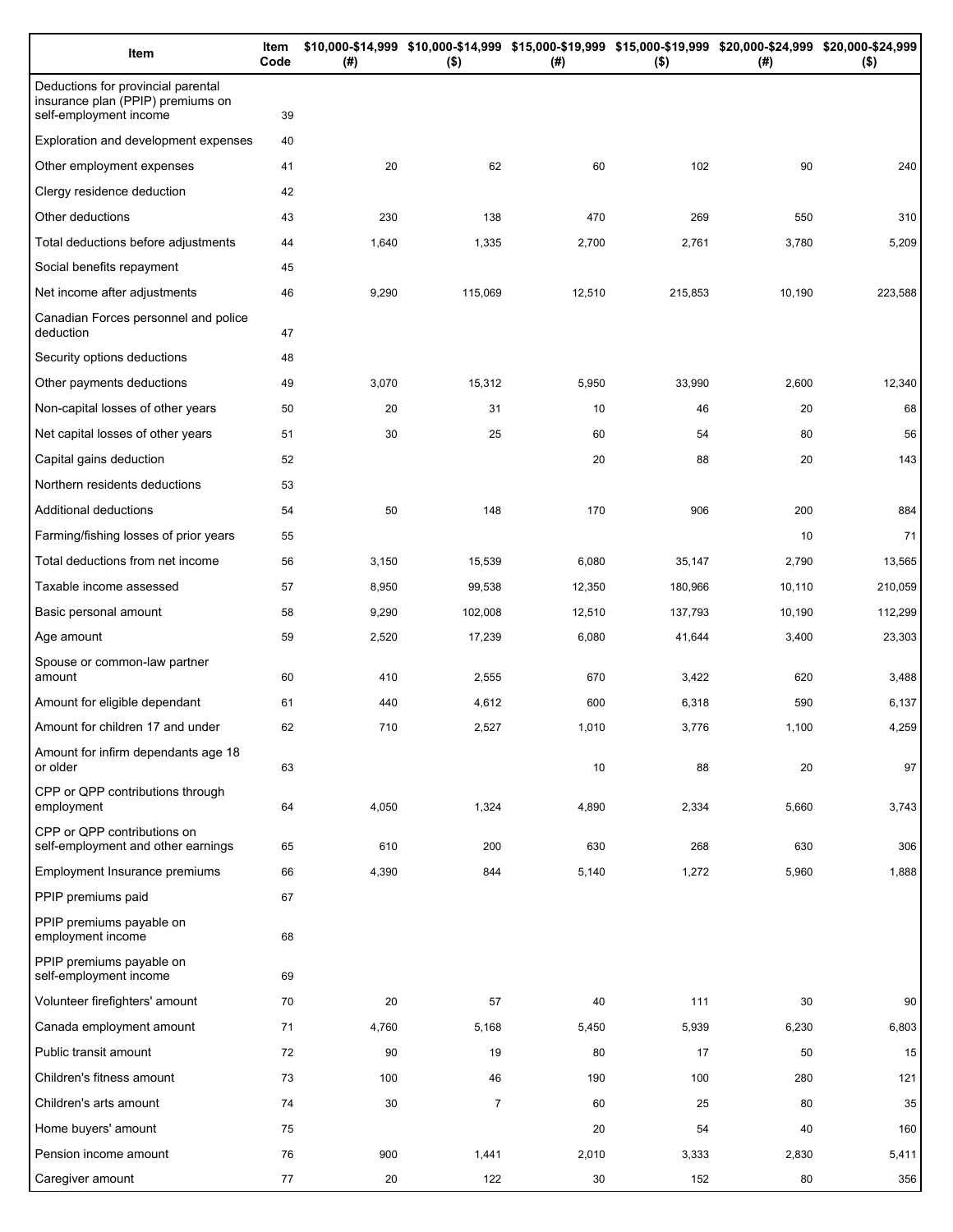| Item                                                                 | Item<br>Code | (#)   | \$10,000-\$14,999 \$10,000-\$14,999 \$15,000-\$19,999 \$15,000-\$19,999 \$20,000-\$24,999 \$20,000-\$24,999<br>$($ \$) | (#)    | $($ \$)        | (# )   | $($ \$) |
|----------------------------------------------------------------------|--------------|-------|------------------------------------------------------------------------------------------------------------------------|--------|----------------|--------|---------|
| Disability amount                                                    | 78           | 580   | 4,417                                                                                                                  | 610    | 4,697          | 590    | 4,532   |
| Disability amount transferred from a<br>dependant                    | 79           | 50    | 522                                                                                                                    | 100    | 989            | 140    | 1,277   |
| Interest paid on student loans                                       | 80           | 110   | 40                                                                                                                     | 280    | 117            | 370    | 155     |
| Tuition, education, and textbook<br>amounts                          | 81           | 740   | 759                                                                                                                    | 1,330  | 5,022          | 950    | 5,865   |
| Tuition, education, and textbook<br>amounts transferred from a child | 82           | 10    | 35                                                                                                                     | 40     | 184            | 80     | 385     |
| Amounts transferred from spouse or<br>common-law partner             | 83           | 770   | 4,035                                                                                                                  | 1,080  | 6,463          | 820    | 4,749   |
| Medical expenses                                                     | 84           | 1,460 | 2,090                                                                                                                  | 3,400  | 7,801          | 3,940  | 9,310   |
| Total tax credits on personal amounts                                | 85           | 9,290 | 22,517                                                                                                                 | 12,510 | 34,788         | 10,190 | 29,218  |
| Allowable charitable donations and<br>government gifts               | 86           | 360   | 174                                                                                                                    | 1,420  | 954            | 1,980  | 1,487   |
| Eligible cultural and ecological gifts                               | 87           |       |                                                                                                                        |        |                |        |         |
| Total tax credit on donations and gifts                              | 88           | 350   | 45                                                                                                                     | 1,400  | 251            | 1,950  | 392     |
| Total federal non-refundable tax credits                             | 89           | 9,290 | 22,562                                                                                                                 | 12,510 | 35,039         | 10,190 | 29,610  |
| Federal dividend tax credit                                          | 90           |       |                                                                                                                        | 290    | 36             | 530    | 90      |
| Overseas employment tax credit                                       | 91           |       |                                                                                                                        |        |                |        |         |
| Minimum tax carryover                                                | 92           |       |                                                                                                                        |        |                |        |         |
| Basic federal tax                                                    | 93           | 1,230 | 243                                                                                                                    | 3,560  | 2,018          | 5,950  | 5,660   |
| Federal Foreign Tax Credit                                           | 94           |       |                                                                                                                        | 40     | $\overline{2}$ | 100    | 11      |
| Federal Political contribution tax credit                            | 95           |       |                                                                                                                        | 20     | 3              |        |         |
| <b>Investment Tax Credit</b>                                         | 96           | 20    | $\overline{\mathbf{4}}$                                                                                                | 50     | 19             | 80     | 47      |
| Labour-sponsored funds tax credit                                    | 97           |       |                                                                                                                        |        |                |        |         |
| Alternative minimum tax payable                                      | 98           |       |                                                                                                                        |        |                |        |         |
| Net federal tax                                                      | 99           | 1,220 | 240                                                                                                                    | 3,550  | 1,995          | 5,940  | 5,599   |
| CPP contributions on self-employment                                 | 100          | 610   | 400                                                                                                                    | 630    | 536            | 630    | 612     |
| Social Benefits repayment                                            | 101          |       |                                                                                                                        |        |                |        |         |
| <b>Net Provincial Tax</b>                                            | 102          | 3,360 | 879                                                                                                                    | 6,580  | 3,508          | 8,670  | 7,972   |
| Total tax payable                                                    | 103          | 3.620 | 1,520                                                                                                                  | 6,690  | 6.040          | 8.710  | 14,183  |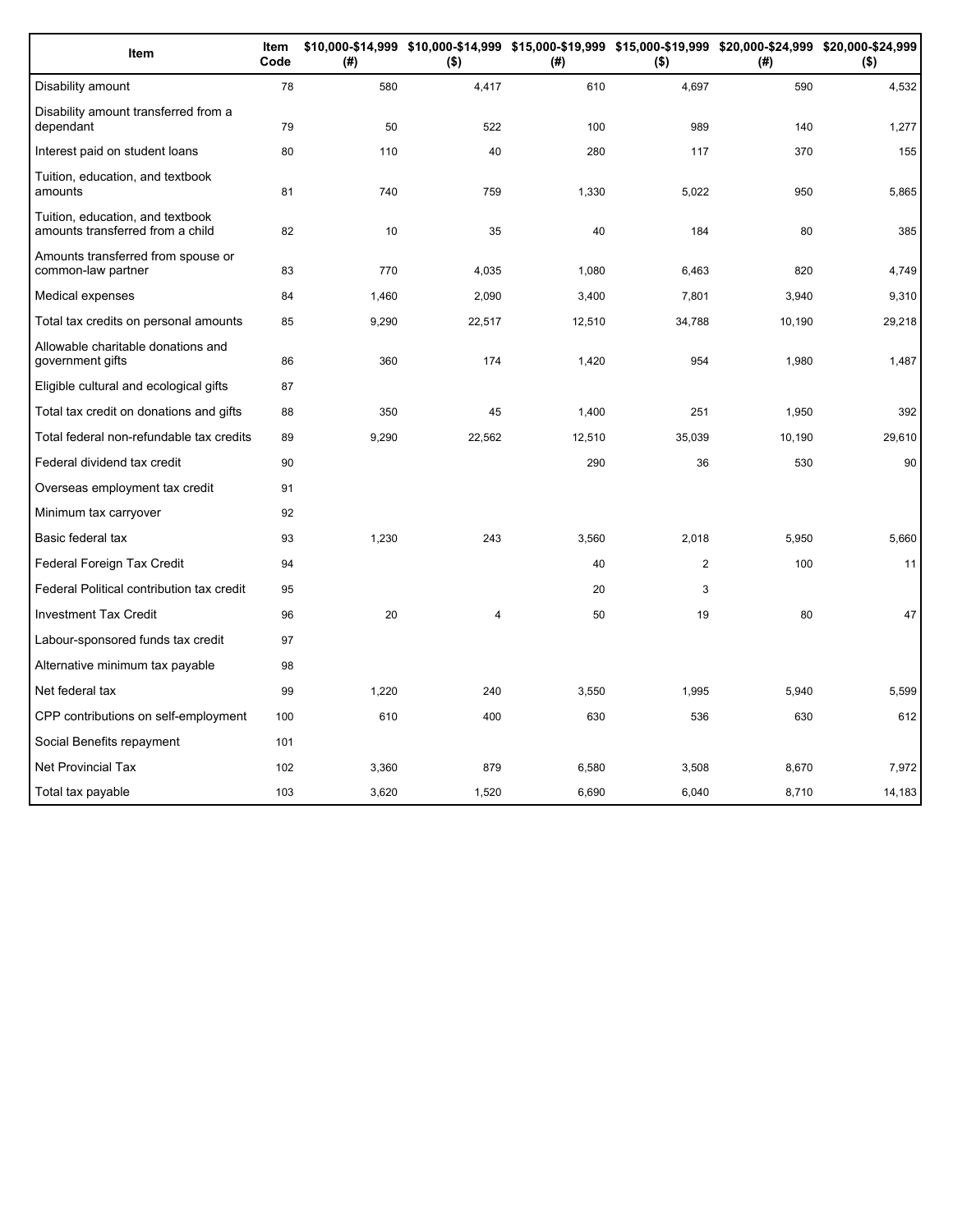| Item                                                                          | Item<br>Code   | (#)   | $($ \$) | (#)   | \$25,000-\$29,999 \$25,000-\$29,999 \$30,000-\$34,999 \$30,000-\$34,999 \$35,000-\$39,999 \$35,000-\$39,999<br>$($ \$) | (#)   | $($ \$) |
|-------------------------------------------------------------------------------|----------------|-------|---------|-------|------------------------------------------------------------------------------------------------------------------------|-------|---------|
| Number of taxable returns                                                     | $\mathbf{1}$   | 8,650 |         | 8,420 |                                                                                                                        | 7,510 |         |
| Number of non-taxable returns                                                 | $\overline{2}$ | 680   |         | 250   |                                                                                                                        | 100   |         |
| Total number of returns                                                       | 3              | 9,330 |         | 8,660 |                                                                                                                        | 7,610 |         |
| Employment income                                                             | 4              | 6,380 | 126,926 | 6,290 | 154,590                                                                                                                | 5,860 | 176,991 |
| Commissions (from employment)                                                 | 5              | 100   | 445     | 110   | 636                                                                                                                    | 100   | 730     |
| Other employment income                                                       | 6              | 370   | 1,738   | 400   | 1,826                                                                                                                  | 380   | 1,997   |
| Old Age Security pension (OASP)                                               | $\overline{7}$ | 2,450 | 15,275  | 2,080 | 12,923                                                                                                                 | 1,590 | 9,843   |
| CPP or QPP benefits                                                           | 8              | 3,290 | 21,454  | 2,940 | 19,942                                                                                                                 | 2,320 | 16,197  |
| Other pensions or superannuation                                              | 9              | 1,900 | 19,309  | 1,820 | 24,866                                                                                                                 | 1,530 | 26,831  |
| Elected split-pension amount                                                  | 10             | 680   | 7,450   | 770   | 9,151                                                                                                                  | 390   | 4,582   |
| Universal Child Care Benefit (UCCB)                                           | 11             | 640   | 905     | 540   | 736                                                                                                                    | 480   | 697     |
| Employment Insurance and other<br>benefits                                    | 12             | 3,520 | 34,057  | 3,060 | 30,830                                                                                                                 | 2,440 | 22,780  |
| Taxable amount of dividends from<br>taxable Canadian corporations             | 13             | 880   | 2,205   | 1,010 | 3,237                                                                                                                  | 960   | 3,555   |
| Interest and other investment income                                          | 14             | 1,640 | 1,833   | 1,770 | 1,714                                                                                                                  | 1,510 | 1,881   |
| Net partnership income (Limited or<br>non-active partners only)               | 15             |       |         |       |                                                                                                                        |       |         |
| Net rental income                                                             | 16             | 260   | 637     | 270   | 369                                                                                                                    | 250   | 368     |
| Taxable capital gains                                                         | 17             | 490   | 1,029   | 540   | 1,165                                                                                                                  | 480   | 958     |
| Registered retirement savings plan<br>income (RRSP)                           | 18             | 610   | 2,669   | 690   | 3,204                                                                                                                  | 720   | 3,272   |
| Other income                                                                  | 19             | 870   | 2,250   | 920   | 2,629                                                                                                                  | 860   | 2,508   |
| Net business income                                                           | 20             | 510   | 4,715   | 480   | 5,659                                                                                                                  | 420   | 5,547   |
| Net professional income                                                       | 21             | 50    | 413     | 40    | 383                                                                                                                    | 30    | 245     |
| Net commission income                                                         | 22             | 50    | 291     | 50    | 390                                                                                                                    | 30    | 256     |
| Net farming income                                                            | 23             | 140   | 237     | 150   | 527                                                                                                                    | 130   | 369     |
| Net fishing income                                                            | 24             | 380   | 2,251   | 340   | 2,940                                                                                                                  | 230   | 2,698   |
| Workers' compensation benefits                                                | 25             | 330   | 3,506   | 280   | 2,518                                                                                                                  | 210   | 1,906   |
| Social assistance payments                                                    | 26             | 360   | 3,698   | 70    | 459                                                                                                                    | 30    | 255     |
| Net federal supplements                                                       | 27             | 640   | 2,155   | 220   | 555                                                                                                                    | 120   | 287     |
| Total income assessed                                                         | 28             | 9,330 | 255,648 | 8,660 | 281,478                                                                                                                | 7,610 | 285,055 |
| Registered pension plan contributions<br>(RPP)                                | 29             | 770   | 903     | 1,250 | 1,970                                                                                                                  | 1,840 | 3,685   |
| RRSP deduction                                                                | 30             | 970   | 1,809   | 1,330 | 2,706                                                                                                                  | 1,630 | 3,858   |
| Deduction for elected split-pension<br>amount                                 | 31             | 440   | 1,572   | 490   | 2,402                                                                                                                  | 580   | 3,856   |
| Annual union, professional, or like<br>dues                                   | 32             | 1,490 | 382     | 1,770 | 593                                                                                                                    | 2,070 | 888     |
| Child care expenses                                                           | 33             | 620   | 1,883   | 600   | 1,998                                                                                                                  | 600   | 2,354   |
| Business investment loss                                                      | 34             |       |         |       |                                                                                                                        |       |         |
| Moving expenses                                                               | 35             | 40    | 114     | 30    | 110                                                                                                                    | 30    | 113     |
| Support payments made                                                         | 36             |       |         |       |                                                                                                                        | 20    | 79      |
| Carrying charges and interest<br>expenses                                     | 37             | 370   | 263     | 450   | 355                                                                                                                    | 490   | 561     |
| Deductions for CPP/QPP contributions<br>on self-employment and other earnings | 38             | 640   | 335     | 630   | 415                                                                                                                    | 510   | 395     |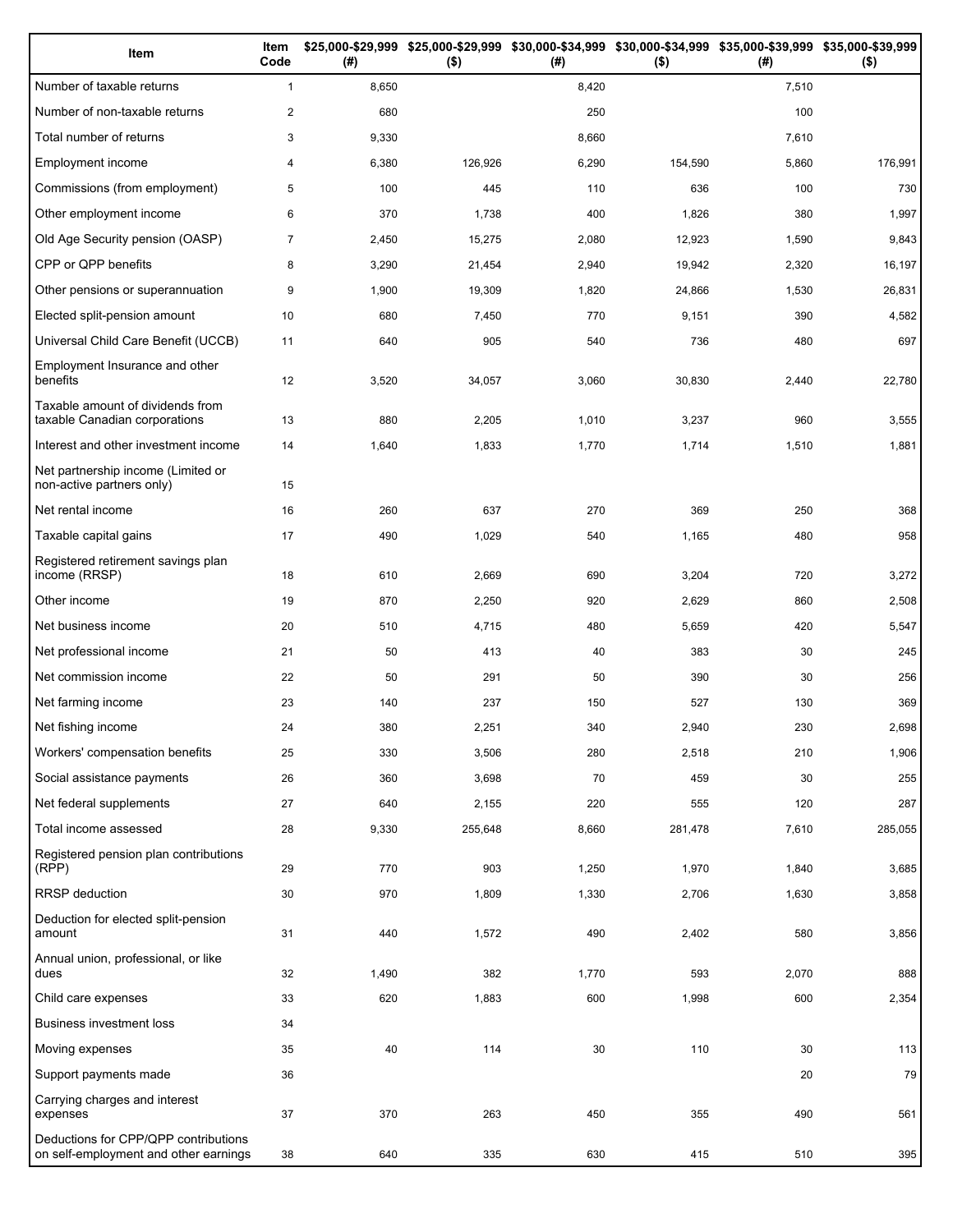| Item                                                                                              | Item<br>Code | (#)   | $($ \$) | (#)   | $($ \$) | \$25,000-\$29,999 \$25,000-\$29,999 \$30,000-\$34,999 \$30,000-\$34,999 \$35,000-\$39,999 \$35,000-\$39,999<br>(# ) | $($ \$)         |
|---------------------------------------------------------------------------------------------------|--------------|-------|---------|-------|---------|---------------------------------------------------------------------------------------------------------------------|-----------------|
| Deductions for provincial parental<br>insurance plan (PPIP) premiums on<br>self-employment income | 39           |       |         |       |         |                                                                                                                     |                 |
| Exploration and development expenses                                                              | 40           |       |         |       |         |                                                                                                                     |                 |
| Other employment expenses                                                                         | 41           | 80    | 190     | 130   | 290     | 160                                                                                                                 | 445             |
| Clergy residence deduction                                                                        | 42           |       |         | 10    | 72      | 10                                                                                                                  | 100             |
| Other deductions                                                                                  | 43           | 570   | 330     | 500   | 268     | 400                                                                                                                 | 235             |
| Total deductions before adjustments                                                               | 44           | 4,320 | 7,824   | 4,810 | 11,236  | 5,090                                                                                                               | 16,573          |
| Social benefits repayment                                                                         | 45           |       |         |       |         |                                                                                                                     |                 |
| Net income after adjustments                                                                      | 46           | 9,330 | 247,824 | 8,660 | 270,242 | 7,610                                                                                                               | 268,481         |
| Canadian Forces personnel and police<br>deduction                                                 | 47           |       |         |       |         |                                                                                                                     |                 |
| Security options deductions                                                                       | 48           |       |         |       |         |                                                                                                                     |                 |
| Other payments deductions                                                                         | 49           | 1,120 | 9,359   | 550   | 3,532   | 350                                                                                                                 | 2,448           |
| Non-capital losses of other years                                                                 | 50           |       |         | 10    | 89      |                                                                                                                     |                 |
| Net capital losses of other years                                                                 | 51           | 90    | 89      | 120   | 159     | 100                                                                                                                 | 125             |
| Capital gains deduction                                                                           | 52           | 20    | 157     | 20    | 175     | 20                                                                                                                  | 160             |
| Northern residents deductions                                                                     | 53           |       |         |       |         |                                                                                                                     |                 |
| Additional deductions                                                                             | 54           | 140   | 554     | 90    | 346     | 70                                                                                                                  | 401             |
| Farming/fishing losses of prior years                                                             | 55           |       |         | 10    | 101     |                                                                                                                     |                 |
| Total deductions from net income                                                                  | 56           | 1,340 | 10,274  | 770   | 4,403   | 530                                                                                                                 | 3,291           |
| Taxable income assessed                                                                           | 57           | 9,250 | 237,558 | 8,650 | 265,839 | 7,610                                                                                                               | 265,190         |
| Basic personal amount                                                                             | 58           | 9,330 | 102,839 | 8,660 | 95,529  | 7,610                                                                                                               | 83,977          |
| Age amount                                                                                        | 59           | 2,450 | 16,772  | 2,090 | 14,287  | 1,600                                                                                                               | 10,514          |
| Spouse or common-law partner<br>amount                                                            | 60           | 570   | 3,364   | 540   | 3,409   | 440                                                                                                                 | 2,627           |
| Amount for eligible dependant                                                                     | 61           | 520   | 5,434   | 430   | 4,405   | 350                                                                                                                 | 3,618           |
| Amount for children 17 and under                                                                  | 62           | 1,170 | 4,424   | 1,240 | 4,851   | 1,150                                                                                                               | 4,401           |
| Amount for infirm dependants age 18<br>or older                                                   | 63           |       |         | 10    | 61      | 10                                                                                                                  | 50              |
| CPP or QPP contributions through<br>employment                                                    | 64           | 5,960 | 5,111   | 5,880 | 6,450   | 5,510                                                                                                               | 7,593           |
| CPP or QPP contributions on<br>self-employment and other earnings                                 | 65           | 640   | 335     | 630   | 415     | 510                                                                                                                 | 395             |
| Employment Insurance premiums                                                                     | 66           | 6,250 | 2,427   | 6,140 | 2,921   | 5,680                                                                                                               | 3,281           |
| PPIP premiums paid                                                                                | 67           |       |         |       |         |                                                                                                                     |                 |
| PPIP premiums payable on<br>employment income                                                     | 68           |       |         |       |         |                                                                                                                     |                 |
| PPIP premiums payable on<br>self-employment income                                                | 69           |       |         |       |         |                                                                                                                     |                 |
| Volunteer firefighters' amount                                                                    | 70           | 60    | 177     | 90    | 255     | 90                                                                                                                  | 267             |
| Canada employment amount                                                                          | 71           | 6,520 | 7,139   | 6,450 | 7,057   | 6,020                                                                                                               | 6,597           |
| Public transit amount                                                                             | 72           | 40    | 12      | 30    | 10      | 30                                                                                                                  | 10 <sup>1</sup> |
| Children's fitness amount                                                                         | 73           | 380   | 180     | 540   | 276     | 550                                                                                                                 | 269             |
| Children's arts amount                                                                            | 74           | 100   | 50      | 160   | 68      | 140                                                                                                                 | 54              |
| Home buyers' amount                                                                               | 75           | 50    | 247     | 60    | 286     | 70                                                                                                                  | 326             |
| Pension income amount                                                                             | 76           | 2,290 | 4,506   | 2,220 | 4,359   | 1,740                                                                                                               | 3,412           |
| Caregiver amount                                                                                  | 77           | 90    | 423     | 90    | 445     | 80                                                                                                                  | 385             |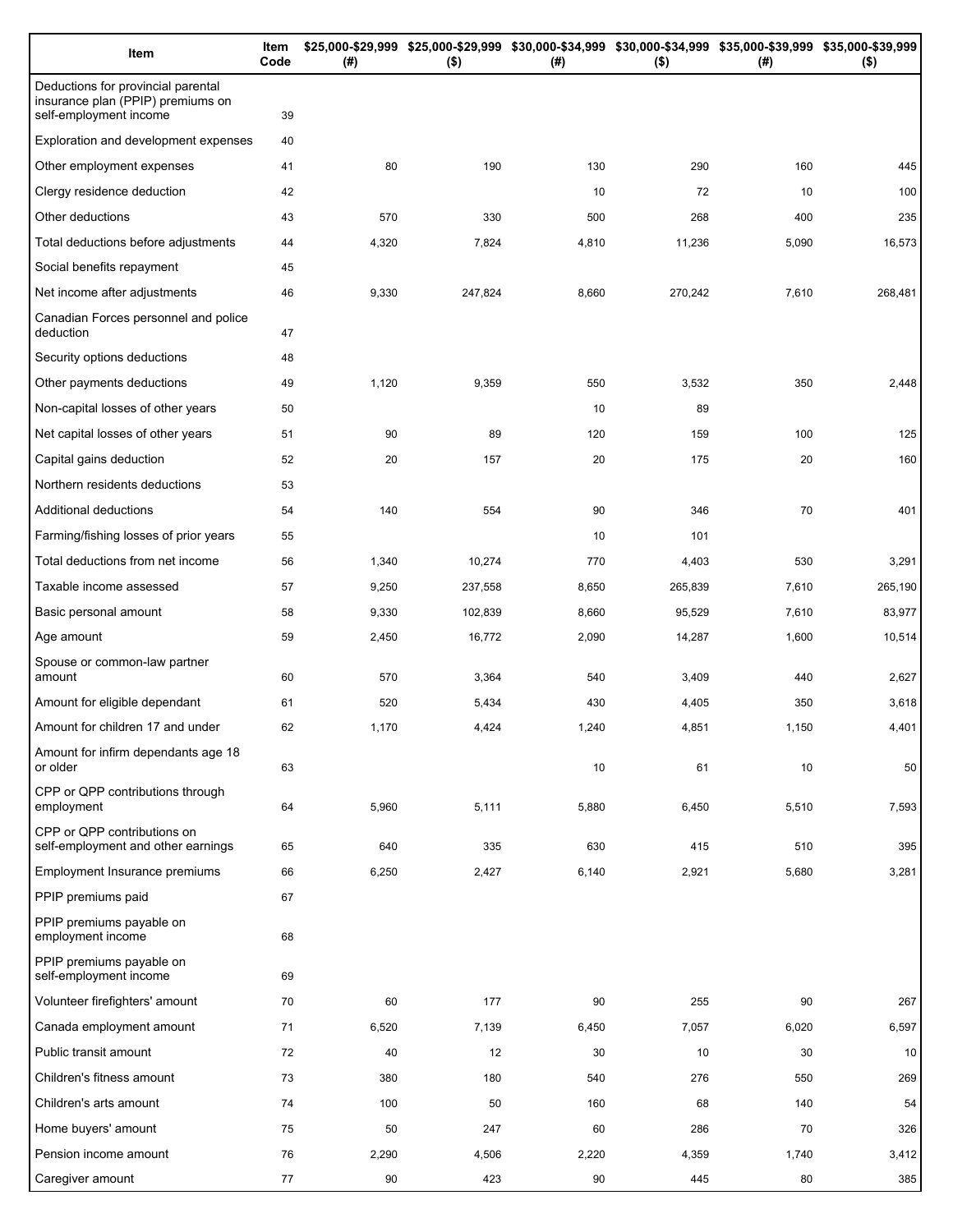| Item                                                                 | Item<br>Code | (#)   | $($ \$) | (#)   | $($ \$)        | \$25,000-\$29,999 \$25,000-\$29,999 \$30,000-\$34,999 \$30,000-\$34,999 \$35,000-\$39,999 \$35,000-\$39,999<br>(#) | $($ \$) |
|----------------------------------------------------------------------|--------------|-------|---------|-------|----------------|--------------------------------------------------------------------------------------------------------------------|---------|
| Disability amount                                                    | 78           | 490   | 3,752   | 400   | 3,041          | 320                                                                                                                | 2,486   |
| Disability amount transferred from a<br>dependant                    | 79           | 140   | 1,322   | 140   | 1,412          | 140                                                                                                                | 1,311   |
| Interest paid on student loans                                       | 80           | 460   | 232     | 510   | 277            | 490                                                                                                                | 274     |
| Tuition, education, and textbook<br>amounts                          | 81           | 750   | 5,359   | 660   | 4,741          | 490                                                                                                                | 3,745   |
| Tuition, education, and textbook<br>amounts transferred from a child | 82           | 120   | 545     | 160   | 778            | 190                                                                                                                | 947     |
| Amounts transferred from spouse or<br>common-law partner             | 83           | 610   | 3,729   | 470   | 2,616          | 360                                                                                                                | 1,937   |
| Medical expenses                                                     | 84           | 3,570 | 8,957   | 3,280 | 7,702          | 2,720                                                                                                              | 6,061   |
| Total tax credits on personal amounts                                | 85           | 9,330 | 26,609  | 8,660 | 24,848         | 7,610                                                                                                              | 21,681  |
| Allowable charitable donations and<br>government gifts               | 86           | 1,980 | 1,608   | 2,230 | 1,967          | 2,140                                                                                                              | 2,084   |
| Eligible cultural and ecological gifts                               | 87           |       |         |       |                |                                                                                                                    |         |
| Total tax credit on donations and gifts                              | 88           | 1,960 | 426     | 2,200 | 525            | 2,110                                                                                                              | 561     |
| Total federal non-refundable tax credits                             | 89           | 9,330 | 27,035  | 8,660 | 25,373         | 7,610                                                                                                              | 22,242  |
| Federal dividend tax credit                                          | 90           | 730   | 180     | 930   | 316            | 910                                                                                                                | 394     |
| Overseas employment tax credit                                       | 91           |       |         |       |                |                                                                                                                    |         |
| Minimum tax carryover                                                | 92           |       |         | 10    | 17             |                                                                                                                    |         |
| Basic federal tax                                                    | 93           | 7,200 | 10,286  | 7,670 | 14,855         | 7,090                                                                                                              | 17,446  |
| Federal Foreign Tax Credit                                           | 94           | 170   | 19      | 200   | 34             | 210                                                                                                                | 14      |
| Federal Political contribution tax credit                            | 95           | 60    | 5       | 60    | $\overline{4}$ | 60                                                                                                                 | 6       |
| <b>Investment Tax Credit</b>                                         | 96           | 100   | 70      | 110   | 87             | 80                                                                                                                 | 52      |
| Labour-sponsored funds tax credit                                    | 97           |       |         |       |                |                                                                                                                    |         |
| Alternative minimum tax payable                                      | 98           |       |         |       |                |                                                                                                                    |         |
| Net federal tax                                                      | 99           | 7,190 | 10,192  | 7,650 | 14,729         | 7,070                                                                                                              | 17,372  |
| CPP contributions on self-employment                                 | 100          | 640   | 670     | 630   | 830            | 510                                                                                                                | 789     |
| Social Benefits repayment                                            | 101          |       |         |       |                |                                                                                                                    |         |
| <b>Net Provincial Tax</b>                                            | 102          | 8.630 | 11,675  | 8,400 | 15,169         | 7,490                                                                                                              | 17,266  |
| Total tax payable                                                    | 103          | 8.650 | 22.540  | 8,420 | 30.729         | 7.510                                                                                                              | 35,427  |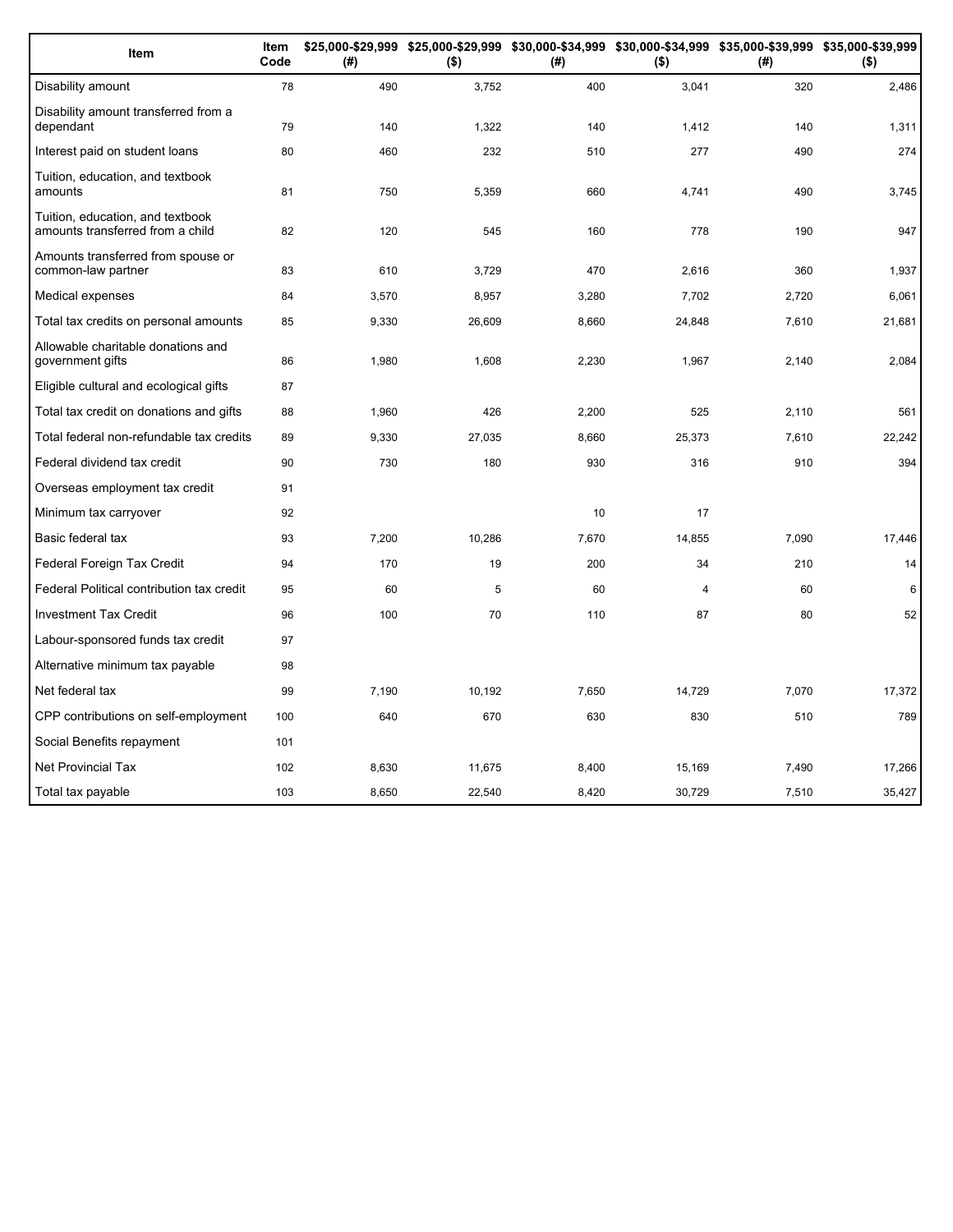| Item                                                                                           | Item<br>Code   | (#)   | \$40,000-\$44,999 \$40,000-\$44,999 \$45,000-\$49,999 \$45,000-\$49,999<br>$($ \$) | (#)   | $($ \$) | \$50,000-<br>\$54,999<br>(# ) | \$50,000-<br>\$54,999<br>$($ \$) |
|------------------------------------------------------------------------------------------------|----------------|-------|------------------------------------------------------------------------------------|-------|---------|-------------------------------|----------------------------------|
| Number of taxable returns                                                                      | $\mathbf{1}$   | 7,060 |                                                                                    | 5,550 |         | 4,570                         |                                  |
| Number of non-taxable returns                                                                  | 2              | 60    |                                                                                    | 30    |         | 10                            |                                  |
| Total number of returns                                                                        | 3              | 7,120 |                                                                                    | 5,580 |         | 4,590                         |                                  |
| Employment income                                                                              | 4              | 5,380 | 190,269                                                                            | 4,370 | 173,279 | 3,690                         | 165,026                          |
| Commissions (from employment)                                                                  | 5              | 70    | 632                                                                                | 70    | 1,165   | 80                            | 1,300                            |
| Other employment income                                                                        | 6              | 410   | 2,408                                                                              | 310   | 1,391   | 320                           | 1,627                            |
| Old Age Security pension (OASP)                                                                | $\overline{7}$ | 1,550 | 9,541                                                                              | 1,130 | 6,925   | 800                           | 4,890                            |
| CPP or QPP benefits                                                                            | 8              | 2,300 | 16,534                                                                             | 1,740 | 12,834  | 1,270                         | 9,688                            |
| Other pensions or superannuation                                                               | 9              | 1,600 | 33,906                                                                             | 1,250 | 31,494  | 930                           | 26,362                           |
| Elected split-pension amount                                                                   | 10             | 570   | 7,119                                                                              | 260   | 2,822   | 180                           | 2,013                            |
| Universal Child Care Benefit (UCCB)                                                            | 11             | 400   | 589                                                                                | 280   | 409     | 220                           | 328                              |
| Employment Insurance and other benefits                                                        | 12             | 1,730 | 15,171                                                                             | 1,190 | 10,934  | 810                           | 7,230                            |
| Taxable amount of dividends from taxable Canadian<br>corporations                              | 13             | 1,080 | 4,708                                                                              | 880   | 3,834   | 800                           | 4,301                            |
| Interest and other investment income                                                           | 14             | 1,580 | 1,714                                                                              | 1,280 | 1,388   | 1,050                         | 1,173                            |
| Net partnership income (Limited or non-active<br>partners only)                                | 15             |       |                                                                                    |       |         |                               |                                  |
| Net rental income                                                                              | 16             | 290   | 601                                                                                | 260   | 146     | 230                           | 452                              |
| Taxable capital gains                                                                          | 17             | 530   | 1,170                                                                              | 460   | 970     | 420                           | 1,169                            |
| Registered retirement savings plan income (RRSP)                                               | 18             | 780   | 4,041                                                                              | 660   | 3,460   | 610                           | 3,300                            |
| Other income                                                                                   | 19             | 850   | 2,880                                                                              | 670   | 2,305   | 580                           | 2,274                            |
| Net business income                                                                            | 20             | 420   | 4,887                                                                              | 320   | 4,113   | 260                           | 3,525                            |
| Net professional income                                                                        | 21             | 50    | 561                                                                                | 30    | 319     | 40                            | 464                              |
| Net commission income                                                                          | 22             | 40    | 382                                                                                | 40    | 587     | 30                            | 219                              |
| Net farming income                                                                             | 23             | 110   | 302                                                                                | 100   | 903     | 80                            | 592                              |
| Net fishing income                                                                             | 24             | 210   | 2,699                                                                              | 200   | 3,827   | 150                           | 3,209                            |
| Workers' compensation benefits                                                                 | 25             | 190   | 1,630                                                                              | 130   | 1,029   | 80                            | 851                              |
| Social assistance payments                                                                     | 26             | 10    | 85                                                                                 |       |         |                               |                                  |
| Net federal supplements                                                                        | 27             | 80    | 172                                                                                | 40    | 126     | 20                            | 28                               |
| Total income assessed                                                                          | 28             | 7,120 | 302,224                                                                            | 5,580 | 264,531 | 4,590                         | 240,135                          |
| Registered pension plan contributions (RPP)                                                    | 29             | 2,130 | 5,306                                                                              | 1,910 | 5,340   | 1,820                         | 5,836                            |
| RRSP deduction                                                                                 | 30             | 1,700 | 4,690                                                                              | 1,650 | 5,684   | 1,470                         | 5,528                            |
| Deduction for elected split-pension amount                                                     | 31             | 540   | 4,493                                                                              | 580   | 5,372   | 430                           | 4,731                            |
| Annual union, professional, or like dues                                                       | 32             | 2,340 | 1,128                                                                              | 1,940 | 1,068   | 1,770                         | 1,093                            |
| Child care expenses                                                                            | 33             | 510   | 2,133                                                                              | 400   | 1,650   | 340                           | 1,394                            |
| <b>Business investment loss</b>                                                                | 34             |       |                                                                                    |       |         |                               |                                  |
| Moving expenses                                                                                | 35             | 30    | 136                                                                                | 30    | 184     | 30                            | 129                              |
| Support payments made                                                                          | 36             | 20    | 92                                                                                 | 20    | 158     | 10                            | 64                               |
| Carrying charges and interest expenses                                                         | 37             | 460   | 522                                                                                | 470   | 502     | 390                           | 608                              |
| Deductions for CPP/QPP contributions on<br>self-employment and other earnings                  | 38             | 470   | 385                                                                                | 430   | 428     | 310                           | 342                              |
| Deductions for provincial parental insurance plan<br>(PPIP) premiums on self-employment income | 39             |       |                                                                                    |       |         |                               |                                  |
| Exploration and development expenses                                                           | 40             |       |                                                                                    |       |         |                               |                                  |
| Other employment expenses                                                                      | 41             | 160   | 481                                                                                | 180   | 766     | 190                           | 982                              |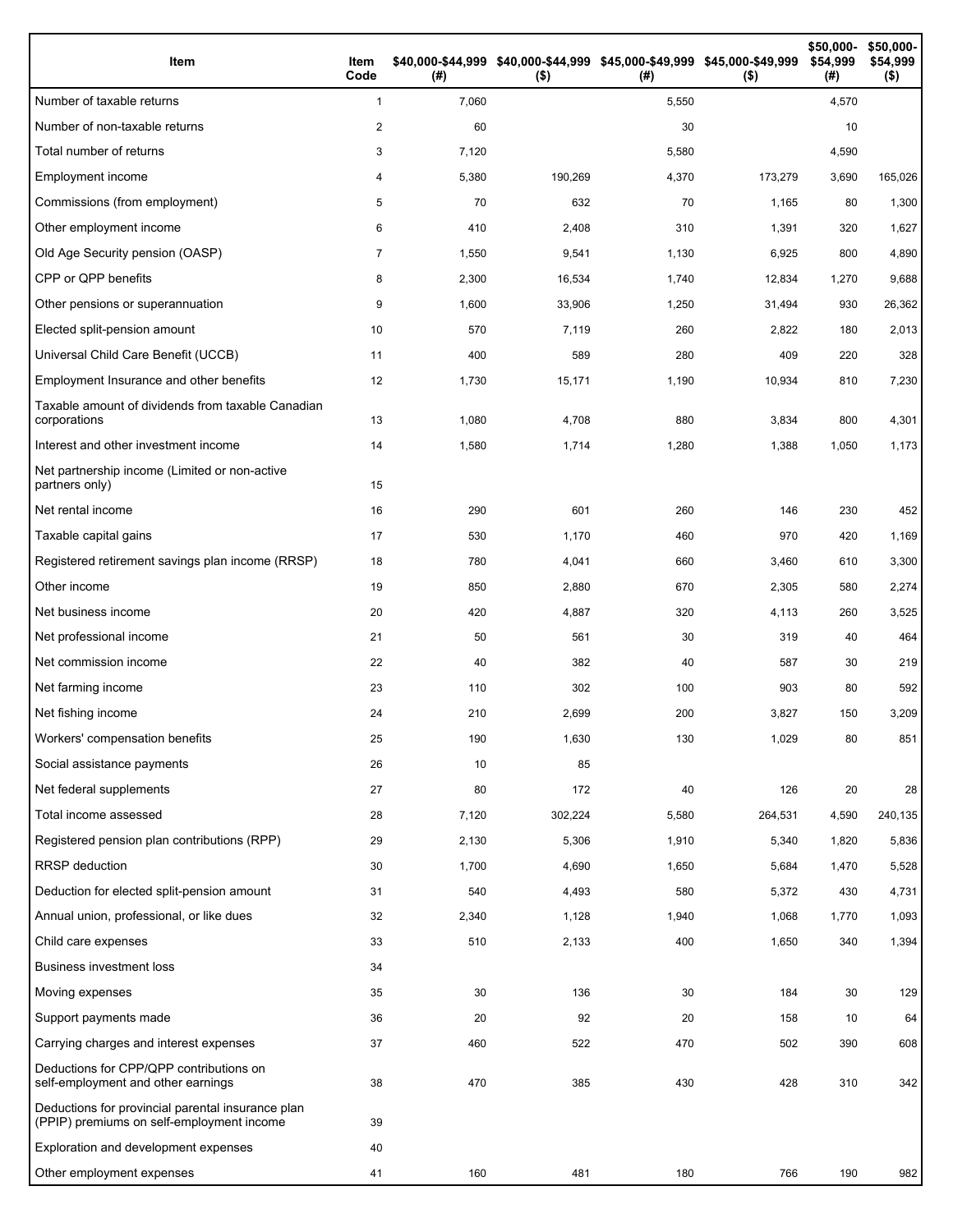| Item                                                                 | Item<br>Code | (# )  | \$40,000-\$44,999 \$40,000-\$44,999 \$45,000-\$49,999 \$45,000-\$49,999<br>$($ \$) | (# )  | $($ \$) | \$50,000-<br>\$54,999<br>(#) | \$50,000-<br>\$54,999<br>$($ \$) |
|----------------------------------------------------------------------|--------------|-------|------------------------------------------------------------------------------------|-------|---------|------------------------------|----------------------------------|
| Clergy residence deduction                                           | 42           | 10    | 100                                                                                | 10    | 142     | 10                           | 157                              |
| Other deductions                                                     | 43           | 320   | 219                                                                                | 230   | 247     | 160                          | 230                              |
| Total deductions before adjustments                                  | 44           | 5,040 | 19,700                                                                             | 4,420 | 21,586  | 3,760                        | 21,094                           |
| Social benefits repayment                                            | 45           |       |                                                                                    |       |         |                              |                                  |
| Net income after adjustments                                         | 46           | 7,120 | 282,524                                                                            | 5,570 | 242,988 | 4,590                        | 219,041                          |
| Canadian Forces personnel and police deduction                       | 47           |       |                                                                                    |       |         |                              |                                  |
| Security options deductions                                          | 48           |       |                                                                                    |       |         |                              |                                  |
| Other payments deductions                                            | 49           | 270   | 1,887                                                                              | 180   | 1,285   | 100                          | 895                              |
| Non-capital losses of other years                                    | 50           | 10    | 138                                                                                |       |         |                              |                                  |
| Net capital losses of other years                                    | 51           | 110   | 112                                                                                | 100   | 120     | 110                          | 217                              |
| Capital gains deduction                                              | 52           | 20    | 198                                                                                | 20    | 212     | 20                           | 151                              |
| Northern residents deductions                                        | 53           |       |                                                                                    |       |         |                              |                                  |
| Additional deductions                                                | 54           | 50    | 470                                                                                | 40    | 237     | 20                           | 145                              |
| Farming/fishing losses of prior years                                | 55           |       |                                                                                    |       |         |                              |                                  |
| Total deductions from net income                                     | 56           | 450   | 2,895                                                                              | 340   | 2,036   | 250                          | 1,491                            |
| Taxable income assessed                                              | 57           | 7,110 | 279,628                                                                            | 5,570 | 240,957 | 4,590                        | 217,550                          |
| Basic personal amount                                                | 58           | 7,120 | 78,536                                                                             | 5,580 | 61,524  | 4,590                        | 50,593                           |
| Age amount                                                           | 59           | 1,550 | 9,267                                                                              | 1,130 | 6,267   | 800                          | 4,033                            |
| Spouse or common-law partner amount                                  | 60           | 390   | 2,556                                                                              | 340   | 2,090   | 260                          | 1,672                            |
| Amount for eligible dependant                                        | 61           | 300   | 3,029                                                                              | 200   | 2,026   | 160                          | 1,623                            |
| Amount for children 17 and under                                     | 62           | 1,150 | 4,491                                                                              | 970   | 3,823   | 840                          | 3,317                            |
| Amount for infirm dependants age 18 or older                         | 63           | 20    | 76                                                                                 |       |         |                              |                                  |
| CPP or QPP contributions through employment                          | 64           | 5,060 | 8,331                                                                              | 4,090 | 7,671   | 3,500                        | 7,286                            |
| CPP or QPP contributions on self-employment and<br>other earnings    | 65           | 470   | 385                                                                                | 430   | 428     | 310                          | 342                              |
| Employment Insurance premiums                                        | 66           | 5,210 | 3,518                                                                              | 4,220 | 3,193   | 3,550                        | 2,826                            |
| PPIP premiums paid                                                   | 67           |       |                                                                                    |       |         |                              |                                  |
| PPIP premiums payable on employment income                           | 68           |       |                                                                                    |       |         |                              |                                  |
| PPIP premiums payable on self-employment income                      | 69           |       |                                                                                    |       |         |                              |                                  |
| Volunteer firefighters' amount                                       | 70           | 70    | 222                                                                                | 90    | 264     | 60                           | 183                              |
| Canada employment amount                                             | 71           | 5,540 | 6,067                                                                              | 4,450 | 4,882   | 3,760                        | 4,143                            |
| Public transit amount                                                | 72           | 20    | 10                                                                                 | 20    | 6       | 20                           | $\overline{7}$                   |
| Children's fitness amount                                            | 73           | 580   | 304                                                                                | 560   | 295     | 500                          | 268                              |
| Children's arts amount                                               | 74           | 130   | 48                                                                                 | 150   | 65      | 140                          | 59                               |
| Home buyers' amount                                                  | 75           | 90    | 399                                                                                | 60    | 252     | 50                           | 230                              |
| Pension income amount                                                | 76           | 1,830 | 3,599                                                                              | 1,390 | 2,735   | 1,030                        | 2,033                            |
| Caregiver amount                                                     | 77           | 80    | 461                                                                                | 60    | 334     | 40                           | 215                              |
| Disability amount                                                    | 78           | 260   | 1,994                                                                              | 160   | 1,262   | 160                          | 1,201                            |
| Disability amount transferred from a dependant                       | 79           | 170   | 1,572                                                                              | 120   | 1,159   | 100                          | 1,062                            |
| Interest paid on student loans                                       | 80           | 430   | 221                                                                                | 330   | 206     | 290                          | 210                              |
| Tuition, education, and textbook amounts                             | 81           | 340   | 2,314                                                                              | 330   | 1,999   | 240                          | 1,484                            |
| Tuition, education, and textbook amounts transferred<br>from a child | 82           | 220   | 1,107                                                                              | 200   | 1,069   | 210                          | 1,051                            |
| Amounts transferred from spouse or common-law<br>partner             | 83           | 260   | 1,555                                                                              | 200   | 1,157   | 130                          | 673                              |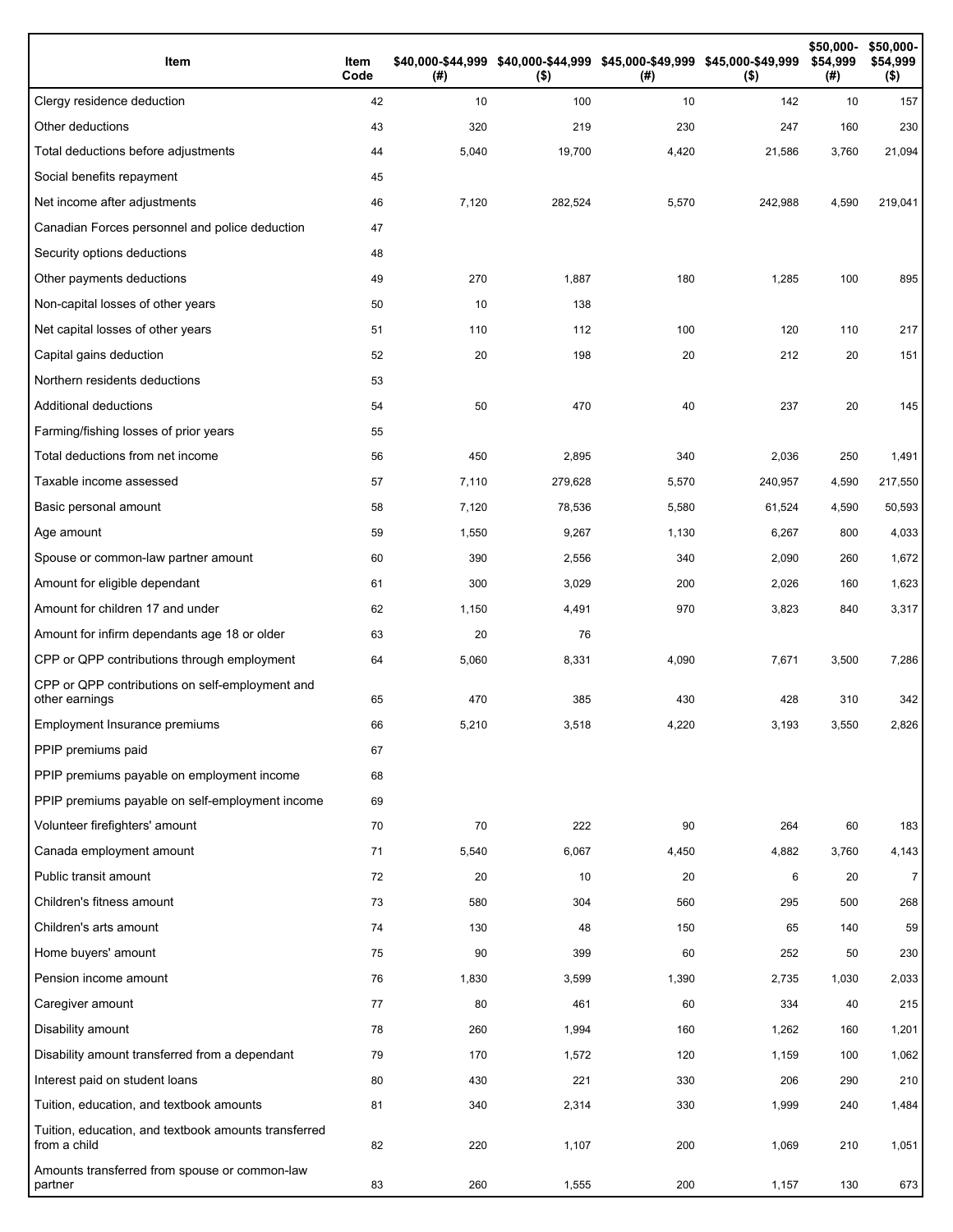| Item                                                | Item<br>Code | (#)   | \$40,000-\$44,999 \$40,000-\$44,999 \$45,000-\$49,999 \$45,000-\$49,999<br>$($ \$) | (#)   | $($ \$) | \$50,000-<br>\$54.999<br>(#) | \$50,000-<br>\$54,999<br>$($ \$) |
|-----------------------------------------------------|--------------|-------|------------------------------------------------------------------------------------|-------|---------|------------------------------|----------------------------------|
| Medical expenses                                    | 84           | 2,360 | 5,583                                                                              | 1,620 | 4,009   | 1,190                        | 2,893                            |
| Total tax credits on personal amounts               | 85           | 7,120 | 20,348                                                                             | 5,580 | 16,014  | 4,590                        | 13,116                           |
| Allowable charitable donations and government gifts | 86           | 2,200 | 2,027                                                                              | 1,980 | 2,006   | 1,710                        | 1,762                            |
| Eligible cultural and ecological gifts              | 87           |       |                                                                                    |       |         |                              |                                  |
| Total tax credit on donations and gifts             | 88           | 2,190 | 544                                                                                | 1,970 | 542     | 1,700                        | 476                              |
| Total federal non-refundable tax credits            | 89           | 7,120 | 20,892                                                                             | 5,580 | 16,556  | 4,590                        | 13,592                           |
| Federal dividend tax credit                         | 90           | 1,070 | 576                                                                                | 870   | 499     | 790                          | 573                              |
| Overseas employment tax credit                      | 91           |       |                                                                                    |       |         |                              |                                  |
| Minimum tax carryover                               | 92           | 20    | 31                                                                                 | 10    | 29      | 20                           | 46                               |
| Basic federal tax                                   | 93           | 6,800 | 20,661                                                                             | 5,420 | 19,778  | 4,480                        | 20,033                           |
| Federal Foreign Tax Credit                          | 94           | 260   | 22                                                                                 | 220   | 32      | 200                          | 40                               |
| Federal Political contribution tax credit           | 95           | 80    | $\overline{7}$                                                                     | 70    | 11      | 50                           | 6                                |
| <b>Investment Tax Credit</b>                        | 96           | 70    | 71                                                                                 | 90    | 64      | 70                           | 78                               |
| Labour-sponsored funds tax credit                   | 97           |       |                                                                                    |       |         |                              |                                  |
| Alternative minimum tax payable                     | 98           |       |                                                                                    |       |         |                              |                                  |
| Net federal tax                                     | 99           | 6,790 | 20,562                                                                             | 5,410 | 19,672  | 4,470                        | 19,909                           |
| CPP contributions on self-employment                | 100          | 470   | 771                                                                                | 430   | 855     | 310                          | 684                              |
| Social Benefits repayment                           | 101          |       |                                                                                    |       |         |                              |                                  |
| <b>Net Provincial Tax</b>                           | 102          | 7,040 | 20,303                                                                             | 5,530 | 18,728  | 4,560                        | 17,944                           |
| Total tax payable                                   | 103          | 7,060 | 41,639                                                                             | 5,550 | 39,257  | 4,570                        | 38,538                           |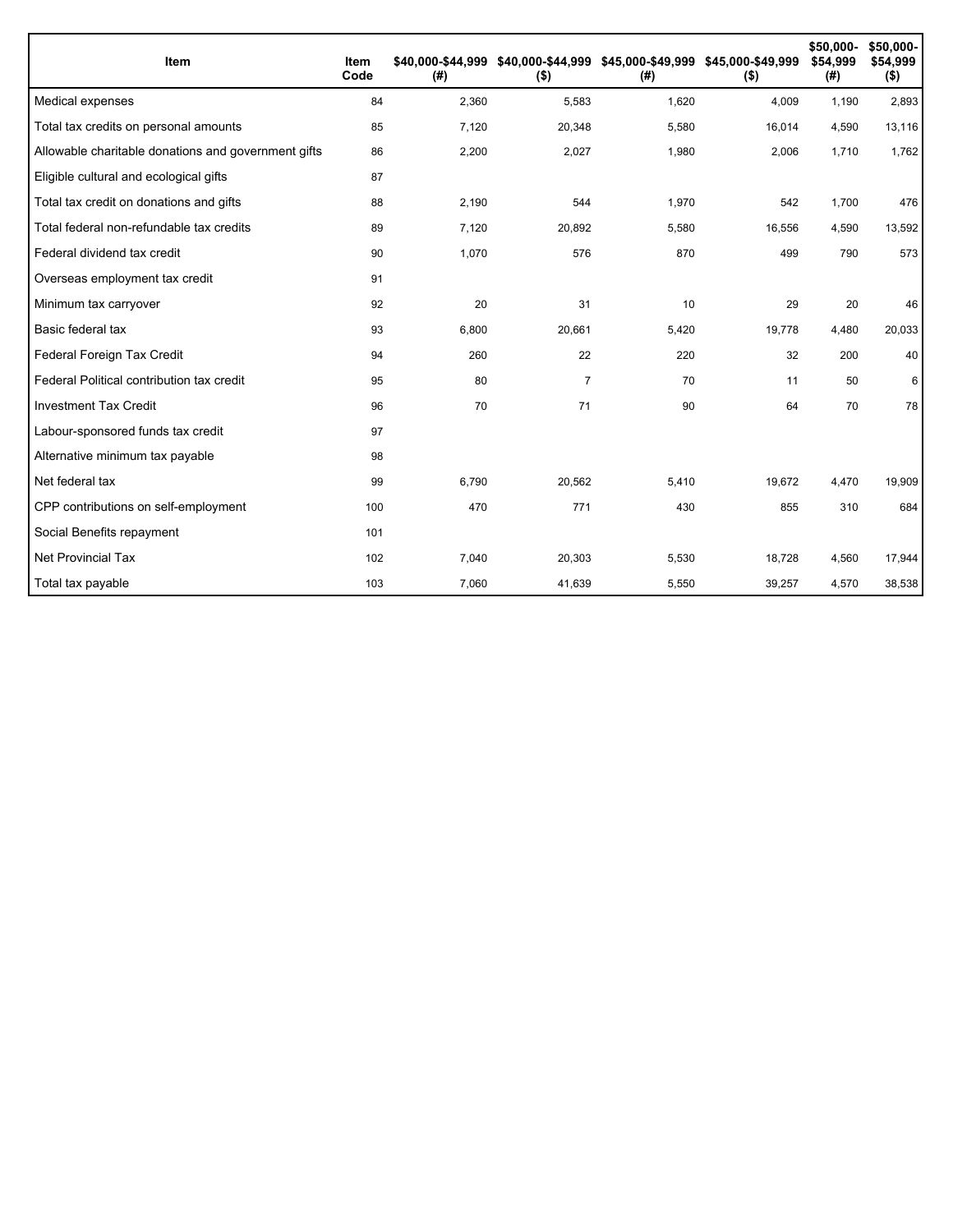| Item                                                                          | Item<br>Code   | (#)   | \$55,000-\$59,999 \$55,000-\$59,999 \$60,000-\$69,999 \$60,000-\$69,999 \$70,000-\$79,999 \$70,000-\$79,999<br>$($ \$) | (#)   | $($ \$) | (#)   | $($ \$) |
|-------------------------------------------------------------------------------|----------------|-------|------------------------------------------------------------------------------------------------------------------------|-------|---------|-------|---------|
| Number of taxable returns                                                     | $\mathbf{1}$   | 3,720 |                                                                                                                        | 5,580 |         | 4,060 |         |
| Number of non-taxable returns                                                 | $\overline{c}$ | 20    |                                                                                                                        |       |         |       |         |
| Total number of returns                                                       | 3              | 3,740 |                                                                                                                        | 5,590 |         | 4,060 |         |
| Employment income                                                             | 4              | 2,980 | 145,205                                                                                                                | 4,590 | 254,493 | 3,510 | 231,222 |
| Commissions (from employment)                                                 | 5              | 70    | 1,404                                                                                                                  | 60    | 1,359   | 50    | 1,497   |
| Other employment income                                                       | 6              | 270   | 1,663                                                                                                                  | 370   | 1,719   | 280   | 1,159   |
| Old Age Security pension (OASP)                                               | $\overline{7}$ | 640   | 3,967                                                                                                                  | 930   | 5,683   | 540   | 3,258   |
| CPP or QPP benefits                                                           | 8              | 1,080 | 8,289                                                                                                                  | 1,500 | 11,710  | 850   | 6,636   |
| Other pensions or superannuation                                              | 9              | 780   | 24,229                                                                                                                 | 1,150 | 38,459  | 690   | 25,065  |
| Elected split-pension amount                                                  | 10             | 160   | 1,850                                                                                                                  | 280   | 3,446   | 160   | 2,109   |
| Universal Child Care Benefit (UCCB)                                           | 11             | 170   | 252                                                                                                                    | 240   | 344     | 140   | 197     |
| Employment Insurance and other<br>benefits                                    | 12             | 590   | 5,579                                                                                                                  | 650   | 6,004   | 340   | 2,983   |
| Taxable amount of dividends from<br>taxable Canadian corporations             | 13             | 740   | 5,176                                                                                                                  | 1,240 | 10,663  | 930   | 8,981   |
| Interest and other investment income                                          | 14             | 930   | 1,139                                                                                                                  | 1,390 | 2,179   | 1,050 | 1,701   |
| Net partnership income (Limited or<br>non-active partners only)               | 15             |       |                                                                                                                        |       |         |       |         |
| Net rental income                                                             | 16             | 180   | 381                                                                                                                    | 290   | 270     | 210   | 347     |
| Taxable capital gains                                                         | 17             | 370   | 1,049                                                                                                                  | 610   | 2,137   | 460   | 2,364   |
| Registered retirement savings plan<br>income (RRSP)                           | 18             | 490   | 3,196                                                                                                                  | 800   | 5,601   | 550   | 3,839   |
| Other income                                                                  | 19             | 520   | 2,081                                                                                                                  | 830   | 4,270   | 640   | 3,083   |
| Net business income                                                           | 20             | 220   | 3,313                                                                                                                  | 360   | 5,917   | 260   | 3,567   |
| Net professional income                                                       | 21             | 30    | 539                                                                                                                    | 60    | 685     | 40    | 851     |
| Net commission income                                                         | 22             | 30    | 465                                                                                                                    | 20    | 562     | 30    | 463     |
| Net farming income                                                            | 23             | 50    | 334                                                                                                                    | 90    | 899     | 60    | 733     |
| Net fishing income                                                            | 24             | 130   | 3,547                                                                                                                  | 160   | 4,109   | 70    | 1,746   |
| Workers' compensation benefits                                                | 25             | 70    | 705                                                                                                                    | 90    | 741     | 50    | 414     |
| Social assistance payments                                                    | 26             |       |                                                                                                                        |       |         |       |         |
| Net federal supplements                                                       | 27             | 10    | 38                                                                                                                     | 20    | 57      |       |         |
| Total income assessed                                                         | 28             | 3,740 | 214,494                                                                                                                | 5,590 | 361,504 | 4,060 | 302,490 |
| Registered pension plan contributions<br>(RPP)                                | 29             | 1,570 | 5,677                                                                                                                  | 2,730 | 11,659  | 2,330 | 12,327  |
| RRSP deduction                                                                | 30             | 1,280 | 5,617                                                                                                                  | 2,110 | 10,078  | 1,750 | 9,411   |
| Deduction for elected split-pension<br>amount                                 | 31             | 380   | 4,738                                                                                                                  | 560   | 7,518   | 380   | 5,746   |
| Annual union, professional, or like<br>dues                                   | 32             | 1,540 | 1,024                                                                                                                  | 2,590 | 1,954   | 2,220 | 1,941   |
| Child care expenses                                                           | 33             | 260   | 1,219                                                                                                                  | 360   | 1,700   | 260   | 1,171   |
| <b>Business investment loss</b>                                               | 34             |       |                                                                                                                        |       |         |       |         |
| Moving expenses                                                               | 35             | 20    | 93                                                                                                                     | 30    | 164     | 20    | 244     |
| Support payments made                                                         | 36             | 10    | 76                                                                                                                     | 20    | 191     | 10    | 172     |
| Carrying charges and interest<br>expenses                                     | 37             | 360   | 459                                                                                                                    | 600   | 868     | 460   | 863     |
| Deductions for CPP/QPP contributions<br>on self-employment and other earnings | 38             | 240   | 336                                                                                                                    | 300   | 446     | 150   | 222     |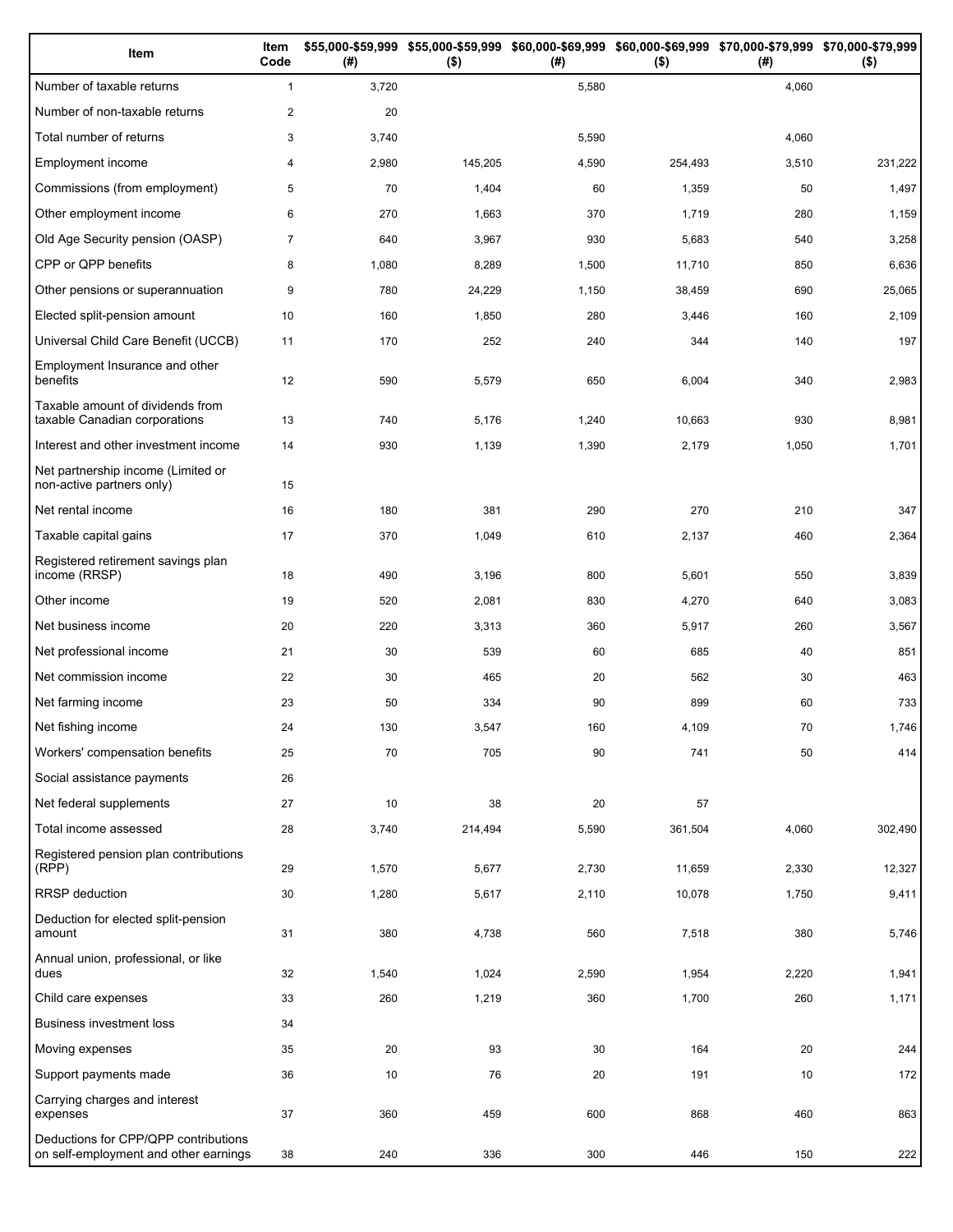| Item                                                                                              | Item<br>Code | (#)   | \$55,000-\$59,999 \$55,000-\$59,999 \$60,000-\$69,999 \$60,000-\$69,999 \$70,000-\$79,999 \$70,000-\$79,999<br>$($ \$) | (#)   | $($ \$) | (# )  | $($ \$) |
|---------------------------------------------------------------------------------------------------|--------------|-------|------------------------------------------------------------------------------------------------------------------------|-------|---------|-------|---------|
| Deductions for provincial parental<br>insurance plan (PPIP) premiums on<br>self-employment income | 39           |       |                                                                                                                        |       |         |       |         |
| Exploration and development expenses                                                              | 40           |       |                                                                                                                        |       |         |       |         |
| Other employment expenses                                                                         | 41           | 180   | 993                                                                                                                    | 250   | 1,158   | 180   | 723     |
| Clergy residence deduction                                                                        | 42           | 20    | 185                                                                                                                    | 20    | 326     | 20    | 248     |
| Other deductions                                                                                  | 43           | 110   | 181                                                                                                                    | 170   | 277     | 90    | 227     |
| Total deductions before adjustments                                                               | 44           | 3,160 | 20,598                                                                                                                 | 4,870 | 36,369  | 3,670 | 33,297  |
| Social benefits repayment                                                                         | 45           |       |                                                                                                                        |       |         | 370   | 542     |
| Net income after adjustments                                                                      | 46           | 3,740 | 193,894                                                                                                                | 5,590 | 324,824 | 4,060 | 268,650 |
| Canadian Forces personnel and police<br>deduction                                                 | 47           |       |                                                                                                                        |       |         |       |         |
| Security options deductions                                                                       | 48           |       |                                                                                                                        |       |         |       |         |
| Other payments deductions                                                                         | 49           | 80    | 745                                                                                                                    | 110   | 815     | 60    | 465     |
| Non-capital losses of other years                                                                 | 50           |       |                                                                                                                        |       |         |       |         |
| Net capital losses of other years                                                                 | 51           | 90    | 150                                                                                                                    | 190   | 268     | 150   | 256     |
| Capital gains deduction                                                                           | 52           | 20    | 366                                                                                                                    | 30    | 768     | 30    | 829     |
| Northern residents deductions                                                                     | 53           |       |                                                                                                                        |       |         |       |         |
| Additional deductions                                                                             | 54           |       |                                                                                                                        | 30    | 59      | 20    | 55      |
| Farming/fishing losses of prior years                                                             | 55           |       |                                                                                                                        |       |         |       |         |
| Total deductions from net income                                                                  | 56           | 220   | 1,549                                                                                                                  | 350   | 2,102   | 260   | 1,907   |
| Taxable income assessed                                                                           | 57           | 3,740 | 192,345                                                                                                                | 5,590 | 322,722 | 4,060 | 266,749 |
| Basic personal amount                                                                             | 58           | 3,740 | 41,249                                                                                                                 | 5,590 | 61,684  | 4,060 | 44,801  |
| Age amount                                                                                        | 59           | 650   | 2,874                                                                                                                  | 930   | 3,219   | 540   | 1,359   |
| Spouse or common-law partner<br>amount                                                            | 60           | 230   | 1,431                                                                                                                  | 330   | 2,184   | 230   | 1,528   |
| Amount for eligible dependant                                                                     | 61           | 140   | 1,420                                                                                                                  | 190   | 1,979   | 140   | 1,425   |
| Amount for children 17 and under                                                                  | 62           | 740   | 2,944                                                                                                                  | 1,210 | 4,885   | 1,050 | 4,397   |
| Amount for infirm dependants age 18<br>or older                                                   | 63           |       |                                                                                                                        |       |         | 10    | 55      |
| CPP or QPP contributions through<br>employment                                                    | 64           | 2,830 | 6,052                                                                                                                  | 4,370 | 9,527   | 3,380 | 7,566   |
| CPP or QPP contributions on<br>self-employment and other earnings                                 | 65           | 240   | 336                                                                                                                    | 300   | 446     | 150   | 222     |
| Employment Insurance premiums                                                                     | 66           | 2,880 | 2,347                                                                                                                  | 4,350 | 3,602   | 3,300 | 2,805   |
| PPIP premiums paid                                                                                | 67           |       |                                                                                                                        |       |         |       |         |
| PPIP premiums payable on<br>employment income                                                     | 68           |       |                                                                                                                        |       |         |       |         |
| PPIP premiums payable on<br>self-employment income                                                | 69           |       |                                                                                                                        |       |         |       |         |
| Volunteer firefighters' amount                                                                    | 70           | 60    | 183                                                                                                                    | 100   | 309     | 50    | 156     |
| Canada employment amount                                                                          | 71           | 3,060 | 3,365                                                                                                                  | 4,690 | 5,156   | 3,570 | 3,941   |
| Public transit amount                                                                             | 72           | 20    | $\overline{7}$                                                                                                         | 30    | 12      | 20    | 10      |
| Children's fitness amount                                                                         | 73           | 430   | 248                                                                                                                    | 780   | 449     | 720   | 452     |
| Children's arts amount                                                                            | 74           | 130   | 56                                                                                                                     | 240   | 107     | 250   | 105     |
| Home buyers' amount                                                                               | 75           | 40    | 175                                                                                                                    | 60    | 256     | 30    | 150     |
| Pension income amount                                                                             | 76           | 870   | 1,712                                                                                                                  | 1,290 | 2,542   | 790   | 1,536   |
| Caregiver amount                                                                                  | 77           | 50    | 255                                                                                                                    | 60    | 337     | 30    | 170     |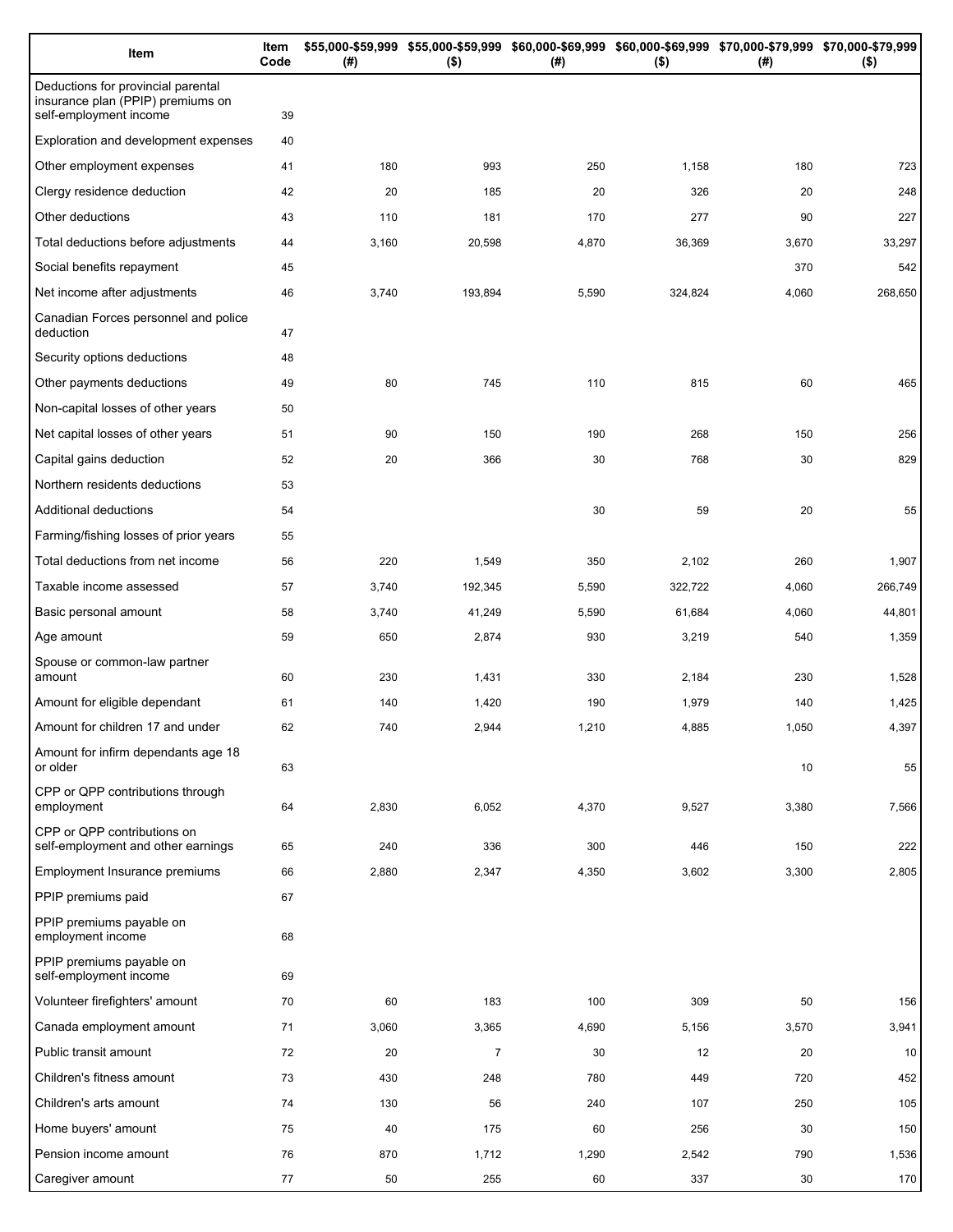| Item                                                                 | Item<br>Code | (#)   | $($ \$) | (#)   | $($ \$) | \$55,000-\$59,999 \$55,000-\$59,999 \$60,000-\$69,999 \$60,000-\$69,999 \$70,000-\$79,999 \$70,000-\$79,999<br>(#) | $($ \$) |
|----------------------------------------------------------------------|--------------|-------|---------|-------|---------|--------------------------------------------------------------------------------------------------------------------|---------|
| Disability amount                                                    | 78           | 120   | 901     | 140   | 1,062   | 80                                                                                                                 | 577     |
| Disability amount transferred from a<br>dependant                    | 79           | 80    | 879     | 120   | 1,330   | 100                                                                                                                | 1,030   |
| Interest paid on student loans                                       | 80           | 220   | 177     | 380   | 274     | 200                                                                                                                | 118     |
| Tuition, education, and textbook<br>amounts                          | 81           | 180   | 1,263   | 300   | 1,930   | 240                                                                                                                | 1,181   |
| Tuition, education, and textbook<br>amounts transferred from a child | 82           | 210   | 1,153   | 330   | 1,664   | 360                                                                                                                | 1,930   |
| Amounts transferred from spouse or<br>common-law partner             | 83           | 110   | 641     | 160   | 815     | 100                                                                                                                | 500     |
| Medical expenses                                                     | 84           | 820   | 2,035   | 1,120 | 2,947   | 600                                                                                                                | 1,668   |
| Total tax credits on personal amounts                                | 85           | 3,740 | 10,760  | 5,590 | 16,015  | 4,060                                                                                                              | 11,652  |
| Allowable charitable donations and<br>government gifts               | 86           | 1,530 | 1,638   | 2,480 | 2,995   | 1,860                                                                                                              | 2,476   |
| Eligible cultural and ecological gifts                               | 87           |       |         |       |         |                                                                                                                    |         |
| Total tax credit on donations and gifts                              | 88           | 1,520 | 443     | 2,460 | 817     | 1,850                                                                                                              | 684     |
| Total federal non-refundable tax credits                             | 89           | 3,740 | 11,203  | 5,590 | 16,832  | 4,060                                                                                                              | 12,336  |
| Federal dividend tax credit                                          | 90           | 740   | 687     | 1,230 | 1,455   | 930                                                                                                                | 1,228   |
| Overseas employment tax credit                                       | 91           |       |         |       |         |                                                                                                                    |         |
| Minimum tax carryover                                                | 92           | 10    | 43      | 10    | 49      | 20                                                                                                                 | 46      |
| Basic federal tax                                                    | 93           | 3,670 | 19.188  | 5,520 | 35,771  | 4,040                                                                                                              | 32,742  |
| Federal Foreign Tax Credit                                           | 94           | 210   | 30      | 360   | 44      | 270                                                                                                                | 86      |
| Federal Political contribution tax credit                            | 95           | 60    | 9       | 120   | 18      | 90                                                                                                                 | 14      |
| <b>Investment Tax Credit</b>                                         | 96           | 50    | 56      | 70    | 95      | 30                                                                                                                 | 60      |
| Labour-sponsored funds tax credit                                    | 97           |       |         |       |         |                                                                                                                    |         |
| Alternative minimum tax payable                                      | 98           |       |         |       |         |                                                                                                                    |         |
| Net federal tax                                                      | 99           | 3,670 | 19,094  | 5,510 | 35,615  | 4,030                                                                                                              | 32,581  |
| CPP contributions on self-employment                                 | 100          | 240   | 671     | 300   | 892     | 150                                                                                                                | 444     |
| Social Benefits repayment                                            | 101          |       |         |       |         | 370                                                                                                                | 542     |
| <b>Net Provincial Tax</b>                                            | 102          | 3.710 | 16,586  | 5,560 | 29,412  | 4,050                                                                                                              | 26,095  |
| Total tax payable                                                    | 103          | 3,720 | 36.352  | 5,580 | 66.229  | 4.060                                                                                                              | 59,663  |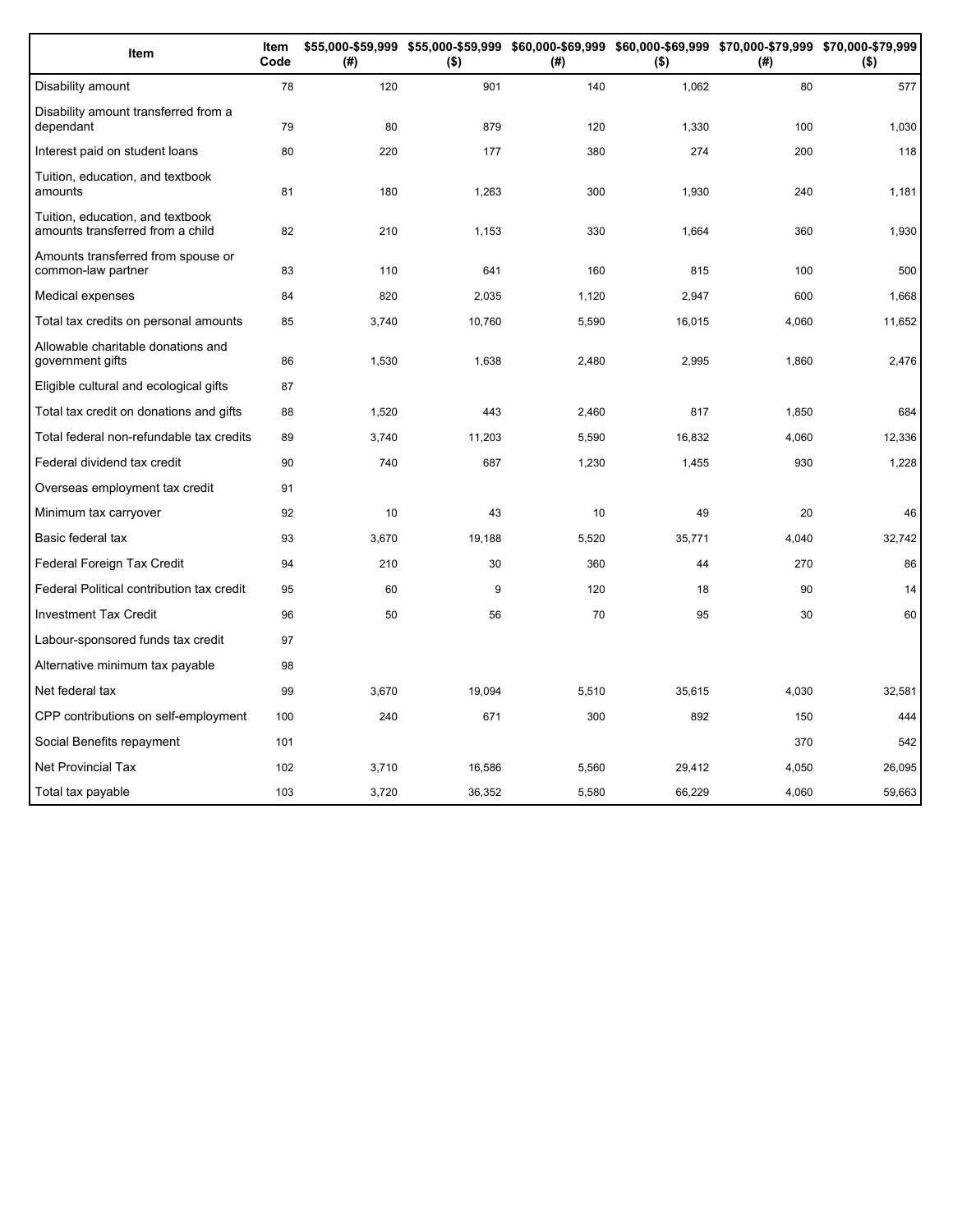| Item                                                              | Item<br>Code   | (# )  | $($ \$) | (#)   | $($ \$) | \$80,000-\$89,999 \$80,000-\$89,999 \$90,000-\$99,999 \$90,000-\$99,999 \$100,000-\$149,999 \$100,000-\$149,999<br>(#) | $($ \$) |
|-------------------------------------------------------------------|----------------|-------|---------|-------|---------|------------------------------------------------------------------------------------------------------------------------|---------|
| Number of taxable returns                                         | $\mathbf{1}$   | 2,300 |         | 1,560 |         | 3,140                                                                                                                  |         |
| Number of non-taxable returns                                     | $\overline{2}$ |       |         |       |         |                                                                                                                        |         |
| Total number of returns                                           | 3              | 2,300 |         | 1,560 |         | 3,150                                                                                                                  |         |
| Employment income                                                 | $\overline{4}$ | 1,980 | 144,085 | 1,340 | 107,388 | 2,740                                                                                                                  | 267,281 |
| Commissions (from employment)                                     | 5              | 40    | 1,400   | 30    | 1,026   | 70                                                                                                                     | 4,271   |
| Other employment income                                           | 6              | 180   | 591     | 150   | 1,050   | 400                                                                                                                    | 3,158   |
| Old Age Security pension (OASP)                                   | $\overline{7}$ | 310   | 1,851   | 180   | 1,078   | 360                                                                                                                    | 2,048   |
| CPP or QPP benefits                                               | 8              | 510   | 4,149   | 330   | 2,653   | 610                                                                                                                    | 4,817   |
| Other pensions or superannuation                                  | 9              | 410   | 16,461  | 270   | 10,405  | 540                                                                                                                    | 22,491  |
| Elected split-pension amount                                      | 10             | 80    | 708     | 60    | 466     | 100                                                                                                                    | 1,013   |
| Universal Child Care Benefit<br>(UCCB)                            | 11             | 60    | 87      | 30    | 43      | 50                                                                                                                     | 72      |
| Employment Insurance and other<br>benefits                        | 12             | 190   | 1,746   | 170   | 1,208   | 270                                                                                                                    | 1,710   |
| Taxable amount of dividends from<br>taxable Canadian corporations | 13             | 640   | 8,031   | 450   | 6,438   | 1,080                                                                                                                  | 26,773  |
| Interest and other investment<br>income                           | 14             | 680   | 1,479   | 460   | 1,036   | 1,030                                                                                                                  | 2,361   |
| Net partnership income (Limited<br>or non-active partners only)   | 15             |       |         |       |         |                                                                                                                        |         |
| Net rental income                                                 | 16             | 180   | 281     | 110   | 252     | 260                                                                                                                    | 729     |
| Taxable capital gains                                             | 17             | 330   | 2,329   | 240   | 1,998   | 520                                                                                                                    | 6,051   |
| Registered retirement savings<br>plan income (RRSP)               | 18             | 340   | 2,681   | 260   | 2,571   | 460                                                                                                                    | 6,237   |
| Other income                                                      | 19             | 430   | 2,711   | 310   | 2,917   | 730                                                                                                                    | 10,575  |
| Net business income                                               | 20             | 120   | 2,118   | 110   | 3,074   | 200                                                                                                                    | 5,507   |
| Net professional income                                           | 21             | 40    | 958     | 40    | 874     | 80                                                                                                                     | 2,753   |
| Net commission income                                             | 22             | 10    | 294     | 20    | 906     | 40                                                                                                                     | 1,873   |
| Net farming income                                                | 23             | 40    | 533     | 30    | 527     | 70                                                                                                                     | 942     |
| Net fishing income                                                | 24             | 40    | 1,501   | 30    | 1,167   | 50                                                                                                                     | 2,618   |
| Workers' compensation benefits                                    | 25             | 20    | 175     | 20    | 69      | 40                                                                                                                     | 354     |
| Social assistance payments                                        | 26             |       |         |       |         |                                                                                                                        |         |
| Net federal supplements                                           | 27             | 10    | 45      |       |         |                                                                                                                        |         |
| Total income assessed                                             | 28             | 2,300 | 194,260 | 1,560 | 147,255 | 3,150                                                                                                                  | 373,892 |
| Registered pension plan<br>contributions (RPP)                    | 29             | 1,180 | 6,881   | 760   | 4,472   | 1,390                                                                                                                  | 9,769   |
| <b>RRSP</b> deduction                                             | 30             | 1,110 | 7,566   | 810   | 7,084   | 1,780                                                                                                                  | 23,894  |
| Deduction for elected<br>split-pension amount                     | 31             | 220   | 3,751   | 140   | 2,326   | 290                                                                                                                    | 5,600   |
| Annual union, professional, or like<br>dues                       | 32             | 1,100 | 969     | 660   | 615     | 1,300                                                                                                                  | 1,341   |
| Child care expenses                                               | 33             | 100   | 544     | 80    | 318     | 100                                                                                                                    | 439     |
| Business investment loss                                          | 34             |       |         |       |         |                                                                                                                        |         |
| Moving expenses                                                   | 35             | 20    | 184     |       |         | 20                                                                                                                     | 228     |
| Support payments made                                             | 36             |       |         |       |         | 40                                                                                                                     | 505     |
| Carrying charges and interest<br>expenses                         | 37             | 340   | 724     | 240   | 614     | 580                                                                                                                    | 1,469   |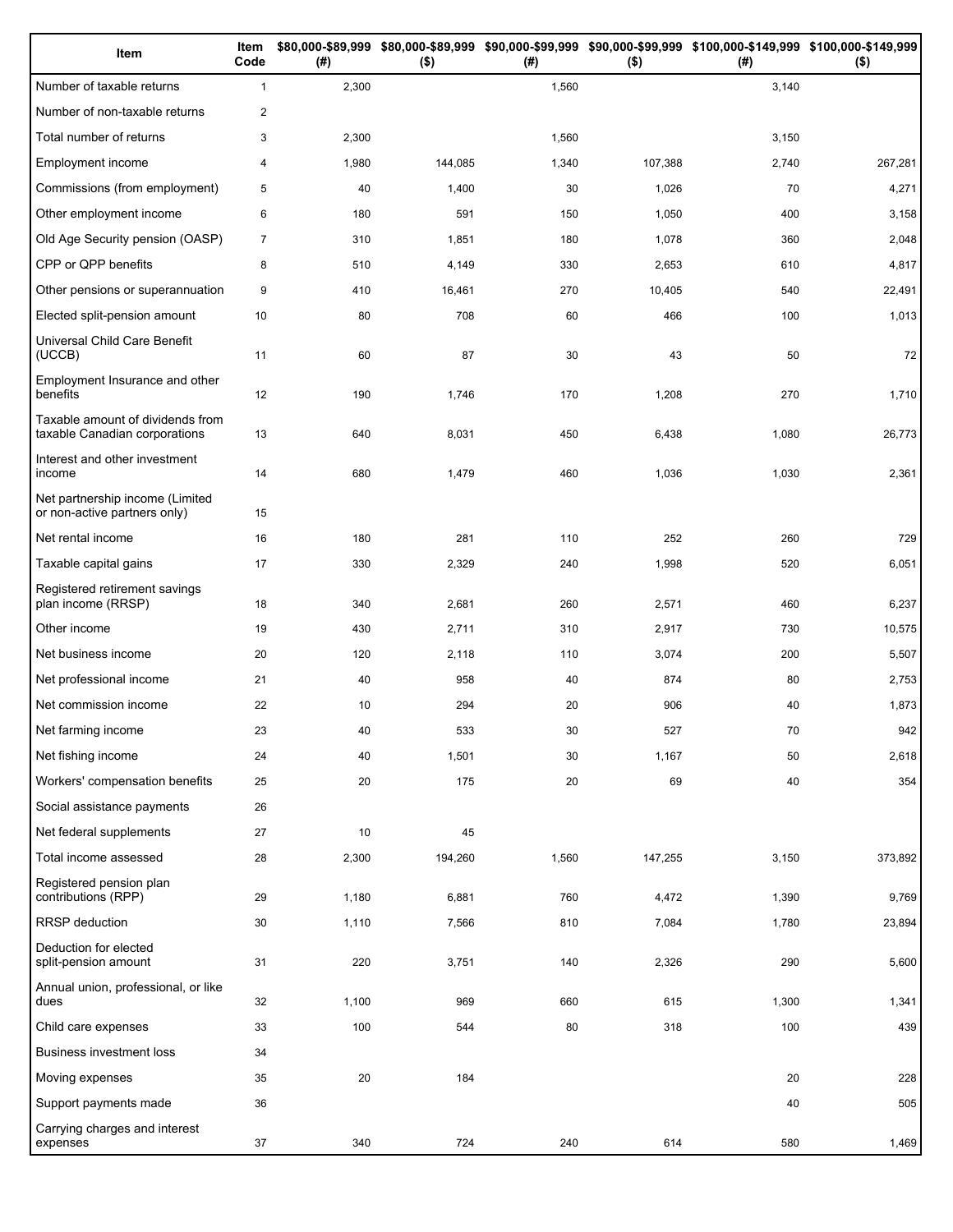| Item                                                                                              | Item<br>Code | (#)   | $($ \$) | (#)   | $($ \$) | \$80,000-\$89,999 \$80,000-\$89,999 \$90,000-\$99,999 \$90,000-\$99,999 \$100,000-\$149,999 \$100,000-\$149,999<br>(#) | $($ \$) |
|---------------------------------------------------------------------------------------------------|--------------|-------|---------|-------|---------|------------------------------------------------------------------------------------------------------------------------|---------|
| Deductions for CPP/QPP<br>contributions on self-employment<br>and other earnings                  | 38           | 100   | 155     | 90    | 160     | 140                                                                                                                    | 240     |
| Deductions for provincial parental<br>insurance plan (PPIP) premiums<br>on self-employment income | 39           |       |         |       |         |                                                                                                                        |         |
| Exploration and development<br>expenses                                                           | 40           |       |         |       |         |                                                                                                                        |         |
| Other employment expenses                                                                         | 41           | 110   | 499     | 90    | 419     | 210                                                                                                                    | 1,065   |
| Clergy residence deduction                                                                        | 42           |       |         |       |         |                                                                                                                        |         |
| Other deductions                                                                                  | 43           | 60    | 334     | 40    | 185     | 90                                                                                                                     | 748     |
| Total deductions before<br>adjustments                                                            | 44           | 2,080 | 21,822  | 1,420 | 16,807  | 2,860                                                                                                                  | 45,410  |
| Social benefits repayment                                                                         | 45           | 320   | 642     | 240   | 555     | 480                                                                                                                    | 1,619   |
| Net income after adjustments                                                                      | 46           | 2,300 | 171,795 | 1,560 | 130,206 | 3,150                                                                                                                  | 326,863 |
| Canadian Forces personnel and<br>police deduction                                                 | 47           |       |         |       |         |                                                                                                                        |         |
| Security options deductions                                                                       | 48           |       |         |       |         |                                                                                                                        |         |
| Other payments deductions                                                                         | 49           | 30    | 223     | 20    | 78      | 40                                                                                                                     | 451     |
| Non-capital losses of other years                                                                 | 50           |       |         |       |         |                                                                                                                        |         |
| Net capital losses of other years                                                                 | 51           | 90    | 134     | 100   | 192     | 160                                                                                                                    | 563     |
| Capital gains deduction                                                                           | 52           | 30    | 1,319   | 20    | 805     | 60                                                                                                                     | 3,368   |
| Northern residents deductions                                                                     | 53           |       |         |       |         | 30                                                                                                                     | 78      |
| Additional deductions                                                                             | 54           |       |         |       |         |                                                                                                                        |         |
| Farming/fishing losses of prior<br>years                                                          | 55           |       |         |       |         |                                                                                                                        |         |
| Total deductions from net income                                                                  | 56           | 160   | 1,783   | 160   | 1,377   | 300                                                                                                                    | 4,767   |
| Taxable income assessed                                                                           | 57           | 2,300 | 170,012 | 1,560 | 128,829 | 3,150                                                                                                                  | 322,097 |
| Basic personal amount                                                                             | 58           | 2,300 | 25,347  | 1,560 | 17,192  | 3,150                                                                                                                  | 34,709  |
| Age amount                                                                                        | 59           | 220   | 458     | 90    | 182     | 80                                                                                                                     | 177     |
| Spouse or common-law partner<br>amount                                                            | 60           | 170   | 1,165   | 130   | 894     | 330                                                                                                                    | 2,489   |
| Amount for eligible dependant                                                                     | 61           | 60    | 599     | 50    | 529     | 70                                                                                                                     | 672     |
| Amount for children 17 and under                                                                  | 62           | 580   | 2,410   | 450   | 1,872   | 840                                                                                                                    | 3,521   |
| Amount for infirm dependants age<br>18 or older                                                   | 63           |       |         |       |         |                                                                                                                        |         |
| CPP or QPP contributions<br>through employment                                                    | 64           | 1,900 | 4,264   | 1,290 | 2,878   | 2,620                                                                                                                  | 5,891   |
| CPP or QPP contributions on<br>self-employment and other<br>earnings                              | 65           | 100   | 155     | 90    | 160     | 140                                                                                                                    | 240     |
| Employment Insurance premiums                                                                     | 66           | 1,840 | 1,557   | 1,230 | 1,043   | 2,390                                                                                                                  | 2,038   |
| PPIP premiums paid                                                                                | 67           |       |         |       |         |                                                                                                                        |         |
| PPIP premiums payable on                                                                          |              |       |         |       |         |                                                                                                                        |         |
| employment income                                                                                 | 68           |       |         |       |         |                                                                                                                        |         |
| PPIP premiums payable on<br>self-employment income                                                | 69           |       |         |       |         |                                                                                                                        |         |
| Volunteer firefighters' amount                                                                    | 70           | 30    | 96      | 20    | 63      | 30                                                                                                                     | 93      |
| Canada employment amount                                                                          | 71           | 2,010 | 2,216   | 1,370 | 1,510   | 2,800                                                                                                                  | 3,094   |
| Public transit amount                                                                             | 72           | 10    | 3       |       |         | 20                                                                                                                     | 10      |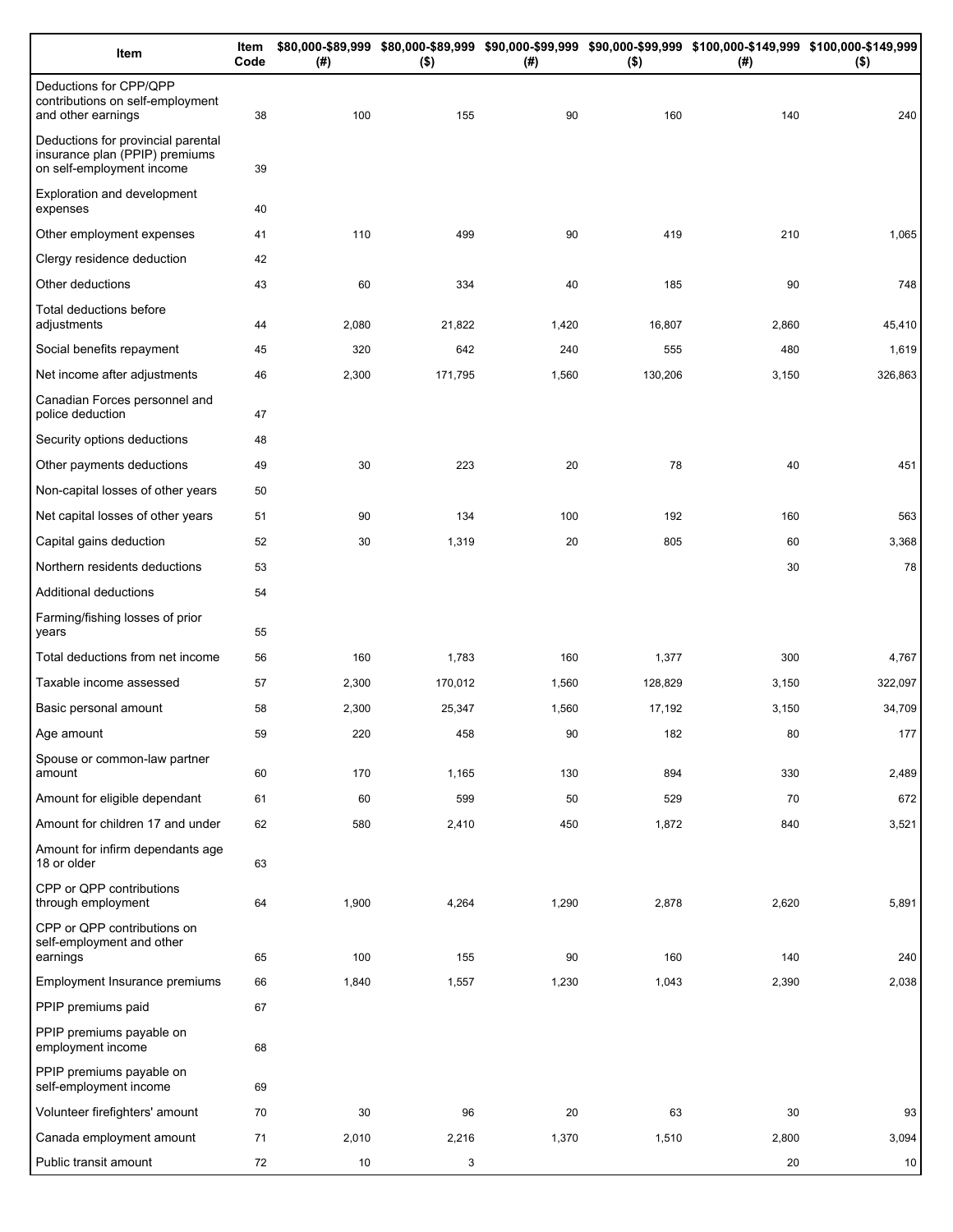| Item                                                                 | Item<br>Code | \$80,000-\$89,999<br>(# ) | $($ \$) | (#)   | $($ \$) | \$80,000-\$89,999 \$90,000-\$99,999 \$90,000-\$99,999 \$100,000-\$149,999 \$100,000-\$149,999<br>(#) | $($ \$) |
|----------------------------------------------------------------------|--------------|---------------------------|---------|-------|---------|------------------------------------------------------------------------------------------------------|---------|
| Children's fitness amount                                            | 73           | 410                       | 266     | 310   | 220     | 600                                                                                                  | 408     |
| Children's arts amount                                               | 74           | 130                       | 65      | 130   | 62      | 230                                                                                                  | 106     |
| Home buyers' amount                                                  | 75           | 20                        | 81      | 20    | 80      | 30                                                                                                   | 143     |
| Pension income amount                                                | 76           | 470                       | 912     | 310   | 608     | 610                                                                                                  | 1,187   |
| Caregiver amount                                                     | 77           | 30                        | 118     | 20    | 102     | 20                                                                                                   | 112     |
| Disability amount                                                    | 78           | 30                        | 262     | 20    | 162     | 50                                                                                                   | 385     |
| Disability amount transferred from<br>a dependant                    | 79           | 60                        | 701     | 40    | 390     | 70                                                                                                   | 815     |
| Interest paid on student loans                                       | 80           | 110                       | 64      | 50    | 20      | 80                                                                                                   | 58      |
| Tuition, education, and textbook<br>amounts                          | 81           | 100                       | 439     | 50    | 203     | 80                                                                                                   | 436     |
| Tuition, education, and textbook<br>amounts transferred from a child | 82           | 200                       | 1,028   | 170   | 940     | 390                                                                                                  | 2,276   |
| Amounts transferred from spouse<br>or common-law partner             | 83           | 60                        | 333     | 40    | 210     | 80                                                                                                   | 455     |
| Medical expenses                                                     | 84           | 270                       | 825     | 180   | 643     | 320                                                                                                  | 1,570   |
| Total tax credits on personal<br>amounts                             | 85           | 2,300                     | 6,513   | 1,560 | 4,500   | 3,150                                                                                                | 9,139   |
| Allowable charitable donations<br>and government gifts               | 86           | 1,190                     | 1,753   | 800   | 1,126   | 1,700                                                                                                | 3,543   |
| Eligible cultural and ecological<br>gifts                            | 87           |                           |         |       |         |                                                                                                      |         |
| Total tax credit on donations and<br>gifts                           | 88           | 1,190                     | 488     | 790   | 309     | 1,690                                                                                                | 988     |
| Total federal non-refundable tax<br>credits                          | 89           | 2,300                     | 7,001   | 1,560 | 4,809   | 3,150                                                                                                | 10,126  |
| Federal dividend tax credit                                          | 90           | 640                       | 1,104   | 460   | 895     | 1,070                                                                                                | 3,639   |
| Overseas employment tax credit                                       | 91           |                           |         |       |         | 10                                                                                                   | 149     |
| Minimum tax carryover                                                | 92           |                           |         | 20    | 44      | 30                                                                                                   | 68      |
| Basic federal tax                                                    | 93           | 2,280                     | 22,306  | 1,550 | 17,946  | 3,120                                                                                                | 49,669  |
| Federal Foreign Tax Credit                                           | 94           | 190                       | 45      | 150   | 62      | 350                                                                                                  | 252     |
| Federal Political contribution tax<br>credit                         | 95           | 60                        | 10      | 40    | 8       | 140                                                                                                  | 29      |
| <b>Investment Tax Credit</b>                                         | 96           | 30                        | 58      | 20    | 51      | 30                                                                                                   | 87      |
| Labour-sponsored funds tax credit                                    | 97           |                           |         |       |         |                                                                                                      |         |
| Alternative minimum tax payable                                      | 98           | 10                        | 5       |       |         | 50                                                                                                   | 71      |
| Net federal tax                                                      | 99           | 2,270                     | 22,193  | 1,540 | 17,827  | 3,110                                                                                                | 49,305  |
| CPP contributions on<br>self-employment                              | 100          | 100                       | 310     | 90    | 320     | 140                                                                                                  | 480     |
| Social Benefits repayment                                            | 101          | 320                       | 642     | 240   | 555     | 480                                                                                                  | 1,619   |
| Net Provincial Tax                                                   | 102          | 2,290                     | 17,666  | 1,550 | 14,108  | 3,130                                                                                                | 38,254  |
| Total tax payable                                                    | 103          | 2,300                     | 40,812  | 1,560 | 32,809  | 3,140                                                                                                | 89,659  |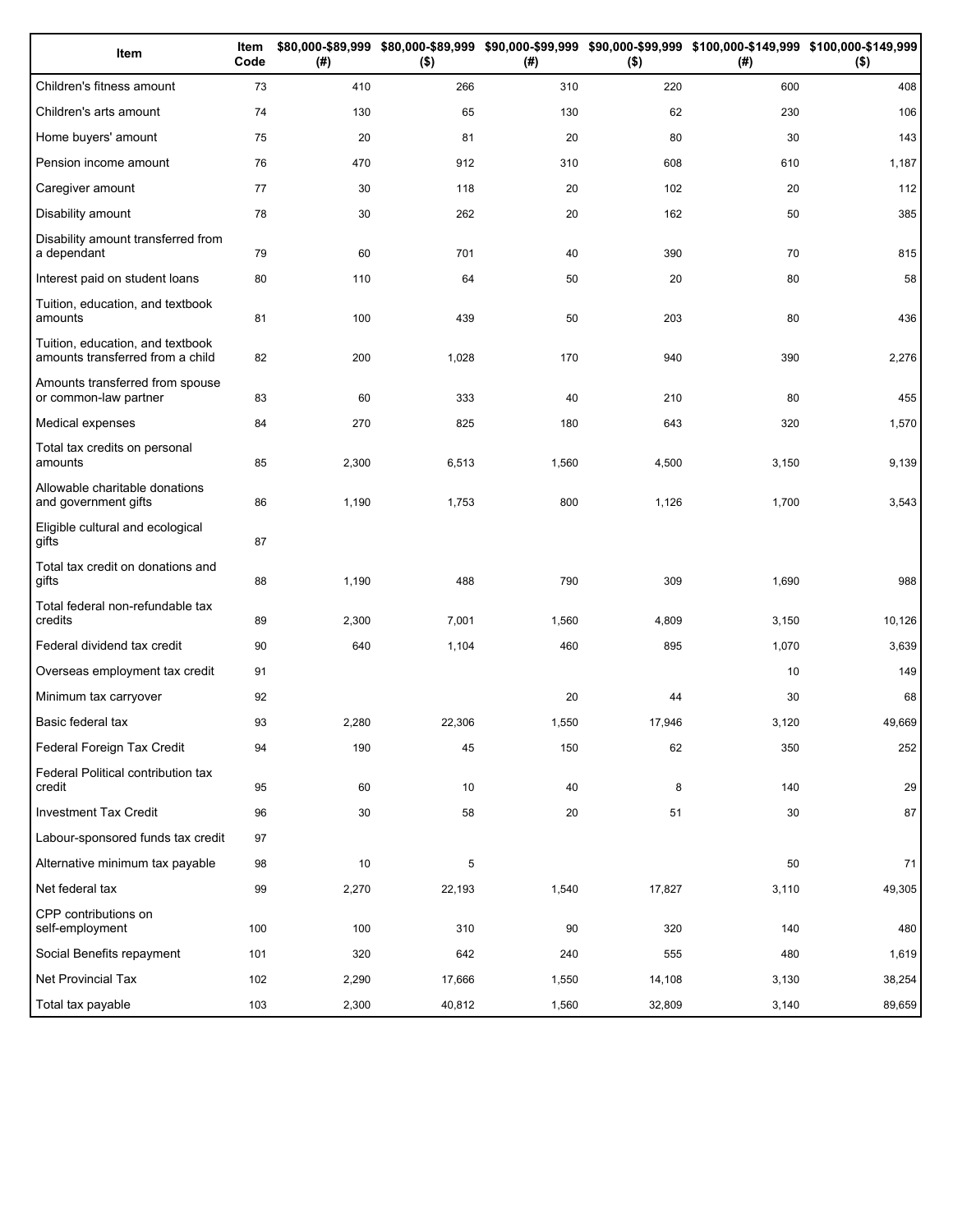| Item                                                                                           | Item<br>Code | (#)   | \$150,000-\$249,999 \$150,000-\$249,999<br>$($ \$) | \$250,000<br>and<br>over (#) | \$250,000<br>and<br>over (\$) |
|------------------------------------------------------------------------------------------------|--------------|-------|----------------------------------------------------|------------------------------|-------------------------------|
| Number of taxable returns                                                                      | $\mathbf{1}$ | 1,040 |                                                    | 420                          |                               |
| Number of non-taxable returns                                                                  | 2            |       |                                                    |                              |                               |
| Total number of returns                                                                        | 3            | 1,040 |                                                    | 420                          |                               |
| Employment income                                                                              | 4            | 840   | 104,950                                            | 300                          | 66,061                        |
| Commissions (from employment)                                                                  | 5            | 30    | 4,569                                              | 20                           | 4,927                         |
| Other employment income                                                                        | 6            | 130   | 2,336                                              | 50                           | 5,252                         |
| Old Age Security pension (OASP)                                                                | 7            | 160   | 810                                                | 100                          | 460                           |
| CPP or QPP benefits                                                                            | 8            | 230   | 1,867                                              | 130                          | 987                           |
| Other pensions or superannuation                                                               | 9            | 210   | 10,420                                             | 90                           | 6,845                         |
| Elected split-pension amount                                                                   | 10           | 30    | 196                                                | 10                           | 38                            |
| Universal Child Care Benefit (UCCB)                                                            | 11           |       |                                                    |                              |                               |
| Employment Insurance and other benefits                                                        | 12           | 60    | 490                                                | 20                           | 143                           |
| Taxable amount of dividends from taxable Canadian corporations                                 | 13           | 510   | 27,260                                             | 280                          | 34,608                        |
| Interest and other investment income                                                           | 14           | 450   | 2,025                                              | 270                          | 3,260                         |
| Net partnership income (Limited or non-active partners only)                                   | 15           |       |                                                    |                              |                               |
| Net rental income                                                                              | 16           | 100   | 448                                                | 50                           | 882                           |
| Taxable capital gains                                                                          | 17           | 260   | 7,127                                              | 190                          | 41,338                        |
| Registered retirement savings plan income (RRSP)                                               | 18           | 120   | 3,273                                              | 40                           | 3,315                         |
| Other income                                                                                   | 19           | 350   | 11,907                                             | 180                          | 7,955                         |
| Net business income                                                                            | 20           | 90    | 3,332                                              | 40                           | 1,406                         |
| Net professional income                                                                        | 21           | 70    | 6,951                                              | 80                           | 11,516                        |
| Net commission income                                                                          | 22           |       |                                                    |                              |                               |
| Net farming income                                                                             | 23           | 30    | 1,431                                              | 30                           | 3,518                         |
| Net fishing income                                                                             | 24           | 30    | 3,343                                              |                              |                               |
| Workers' compensation benefits                                                                 | 25           |       |                                                    |                              |                               |
| Social assistance payments                                                                     | 26           |       |                                                    |                              |                               |
| Net federal supplements                                                                        | 27           |       |                                                    |                              |                               |
| Total income assessed                                                                          | 28           | 1,040 | 193,307                                            | 420                          | 194,685                       |
| Registered pension plan contributions (RPP)                                                    | 29           | 330   | 2,616                                              | 80                           | 726                           |
| <b>RRSP</b> deduction                                                                          | 30           | 650   | 14,773                                             | 250                          | 7,121                         |
| Deduction for elected split-pension amount                                                     | 31           | 110   | 2,101                                              | 40                           | 684                           |
| Annual union, professional, or like dues                                                       | 32           | 310   | 361                                                | 60                           | 77                            |
| Child care expenses                                                                            | 33           | 20    | 93                                                 |                              |                               |
| <b>Business investment loss</b>                                                                | 34           |       |                                                    |                              |                               |
| Moving expenses                                                                                | 35           |       |                                                    |                              |                               |
| Support payments made                                                                          | 36           | 10    | 348                                                |                              |                               |
| Carrying charges and interest expenses                                                         | 37           | 240   | 820                                                | 150                          | 947                           |
| Deductions for CPP/QPP contributions on self-employment and other earnings                     | 38           | 90    | 164                                                | 50                           | 89                            |
| Deductions for provincial parental insurance plan (PPIP) premiums on<br>self-employment income | 39           |       |                                                    |                              |                               |
| Exploration and development expenses                                                           | 40           |       |                                                    |                              |                               |
| Other employment expenses                                                                      | 41           | 60    | 684                                                | 30                           | 401                           |
| Clergy residence deduction                                                                     | 42           |       |                                                    |                              |                               |
| Other deductions                                                                               | 43           | 30    | 365                                                | 30                           | 1,284                         |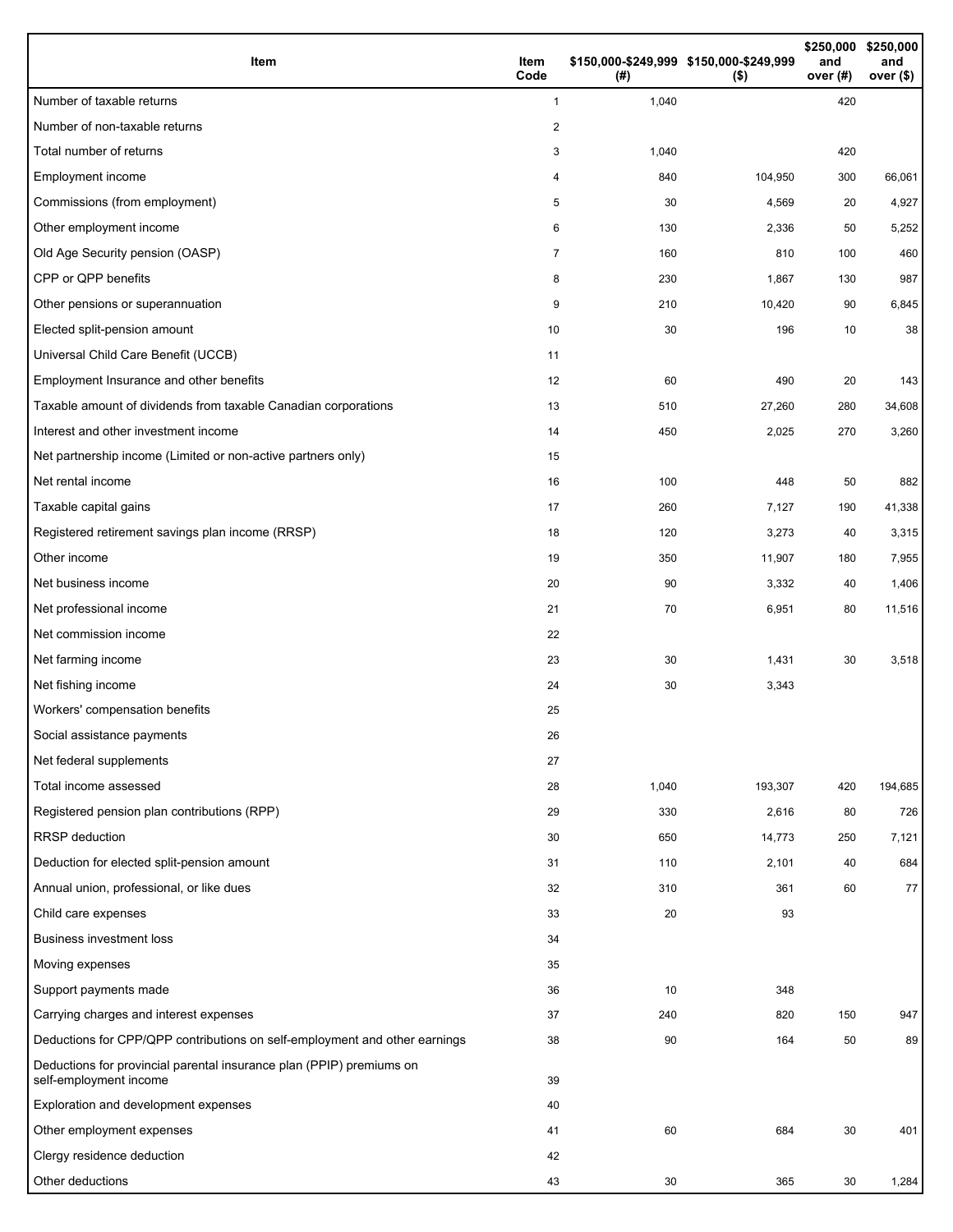| Item                                                              | <b>Item Code</b> | (# )  | \$150,000-\$249,999 \$150,000-\$249,999<br>$($ \$) | \$250,000<br>and<br>over (#) | \$250,000<br>and<br>over $($)$ |
|-------------------------------------------------------------------|------------------|-------|----------------------------------------------------|------------------------------|--------------------------------|
| Total deductions before adjustments                               | 44               | 930   | 22,346                                             | 360                          | 11,996                         |
| Social benefits repayment                                         | 45               | 170   | 889                                                | 80                           | 480                            |
| Net income after adjustments                                      | 46               | 1,040 | 170,072                                            | 420                          | 182,210                        |
| Canadian Forces personnel and police deduction                    | 47               |       |                                                    |                              |                                |
| Security options deductions                                       | 48               |       |                                                    |                              |                                |
| Other payments deductions                                         | 49               |       |                                                    |                              |                                |
| Non-capital losses of other years                                 | 50               |       |                                                    |                              |                                |
| Net capital losses of other years                                 | 51               | 100   | 273                                                | 60                           | 917                            |
| Capital gains deduction                                           | 52               | 60    | 6,707                                              | 80                           | 18,100                         |
| Northern residents deductions                                     | 53               |       |                                                    |                              |                                |
| <b>Additional deductions</b>                                      | 54               |       |                                                    |                              |                                |
| Farming/fishing losses of prior years                             | 55               |       |                                                    |                              |                                |
| Total deductions from net income                                  | 56               | 180   | 7,381                                              | 130                          | 19,568                         |
| Taxable income assessed                                           | 57               | 1,040 | 162,690                                            | 420                          | 162,642                        |
| Basic personal amount                                             | 58               | 1,040 | 11,461                                             | 420                          | 4,672                          |
| Age amount                                                        | 59               |       |                                                    |                              |                                |
| Spouse or common-law partner amount                               | 60               | 130   | 1,013                                              | 50                           | 372                            |
| Amount for eligible dependant                                     | 61               |       |                                                    |                              |                                |
| Amount for children 17 and under                                  | 62               | 280   | 1,147                                              | 120                          | 523                            |
| Amount for infirm dependants age 18 or older                      | 63               |       |                                                    |                              |                                |
| CPP or QPP contributions through employment                       | 64               | 790   | 1,727                                              | 270                          | 575                            |
| CPP or QPP contributions on self-employment and other earnings    | 65               | 90    | 164                                                | 50                           | 89                             |
| Employment Insurance premiums                                     | 66               | 640   | 536                                                | 180                          | 144                            |
| PPIP premiums paid                                                | 67               |       |                                                    |                              |                                |
| PPIP premiums payable on employment income                        | 68               |       |                                                    |                              |                                |
| PPIP premiums payable on self-employment income                   | 69               |       |                                                    |                              |                                |
| Volunteer firefighters' amount                                    | 70               |       |                                                    |                              |                                |
| Canada employment amount                                          | 71               | 860   | 955                                                | 320                          | 358                            |
| Public transit amount                                             | 72               |       |                                                    |                              |                                |
| Children's fitness amount                                         | 73               | 190   | 146                                                | 80                           | 63                             |
| Children's arts amount                                            | 74               | 70    | 40                                                 | 30                           | 22                             |
| Home buyers' amount                                               | 75               |       |                                                    |                              |                                |
| Pension income amount                                             | 76               | 240   | 461                                                | 90                           | 162                            |
| Caregiver amount                                                  | 77               | 10    | 65                                                 |                              |                                |
| Disability amount                                                 | 78               | 20    | 184                                                | 10                           | 77                             |
| Disability amount transferred from a dependant                    | 79               | 30    | 300                                                |                              |                                |
| Interest paid on student loans                                    | 80               | 20    | 14                                                 |                              |                                |
| Tuition, education, and textbook amounts                          | 81               | 20    | 79                                                 | 20                           | 184                            |
| Tuition, education, and textbook amounts transferred from a child | 82               | 150   | 896                                                | 50                           | 339                            |
| Amounts transferred from spouse or common-law partner             | 83               | 30    | 120                                                | 20                           | 80                             |
| Medical expenses                                                  | 84               | 140   | 611                                                | 60                           | 393                            |
| Total tax credits on personal amounts                             | 85               | 1,040 | 3,035                                              | 420                          | 1,232                          |
| Allowable charitable donations and government gifts               | 86               | 610   | 2,237                                              | 280                          | 3,981                          |